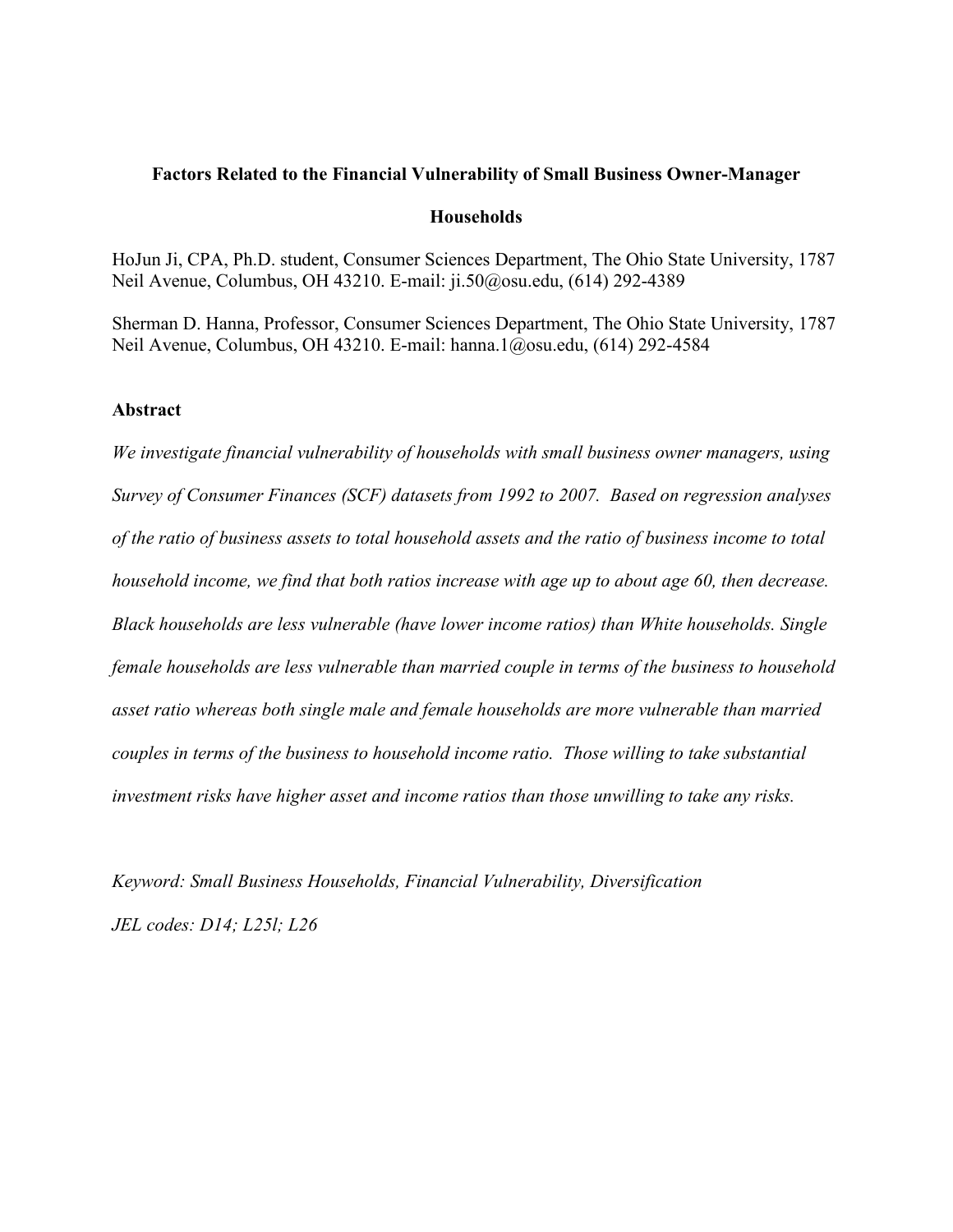## Introduction

According to the 2011 Small Business Economy Report (U.S. Small Business Administration, 2011) there were of about 27.3 million small businesses with fewer than 500 employees in 2008, accounting for about 49.6% of U.S. private-sector jobs. Almost all (99.7%) of employer firms having payrolls were small businesses, paying 44% of total U.S. private payroll and creating 65% of net new jobs over the past two decades. During the recent economic downturn, the report shows that small businesses accounted for almost 60% of net job losses. Due to their crucial roles for economic growth, small businesses in the United States have been actively studied by economists, other social scientists, financial professionals, and policy makers over the past several decades. An indicator of the importance of small businesses is the Small Business Jobs Act of 2010 establishing a \$30 billion government fund for small businesses, which has helped to expected to create or retain more than 650,000 new jobs (U.S. Senate Committee on Finance, 2010). Since small businesses are generally privately owned and operated, the financial health of business is closely related to the financial, physical, and even mental status of their owners or managers. We believe that investigating the factors affecting the financial vulnerability of households who own and manage small businesses may contribute to research in small business and related policies, suggesting more effective ways to support them. This research focuses on 1) providing insights into the financial vulnerability of small business owner-manager households; 2) examining how the level of financial vulnerability of small business owner-manager households has changed during the period between 1992 and 2007; and 3) determining the relationship between household characteristics and financial vulnerability.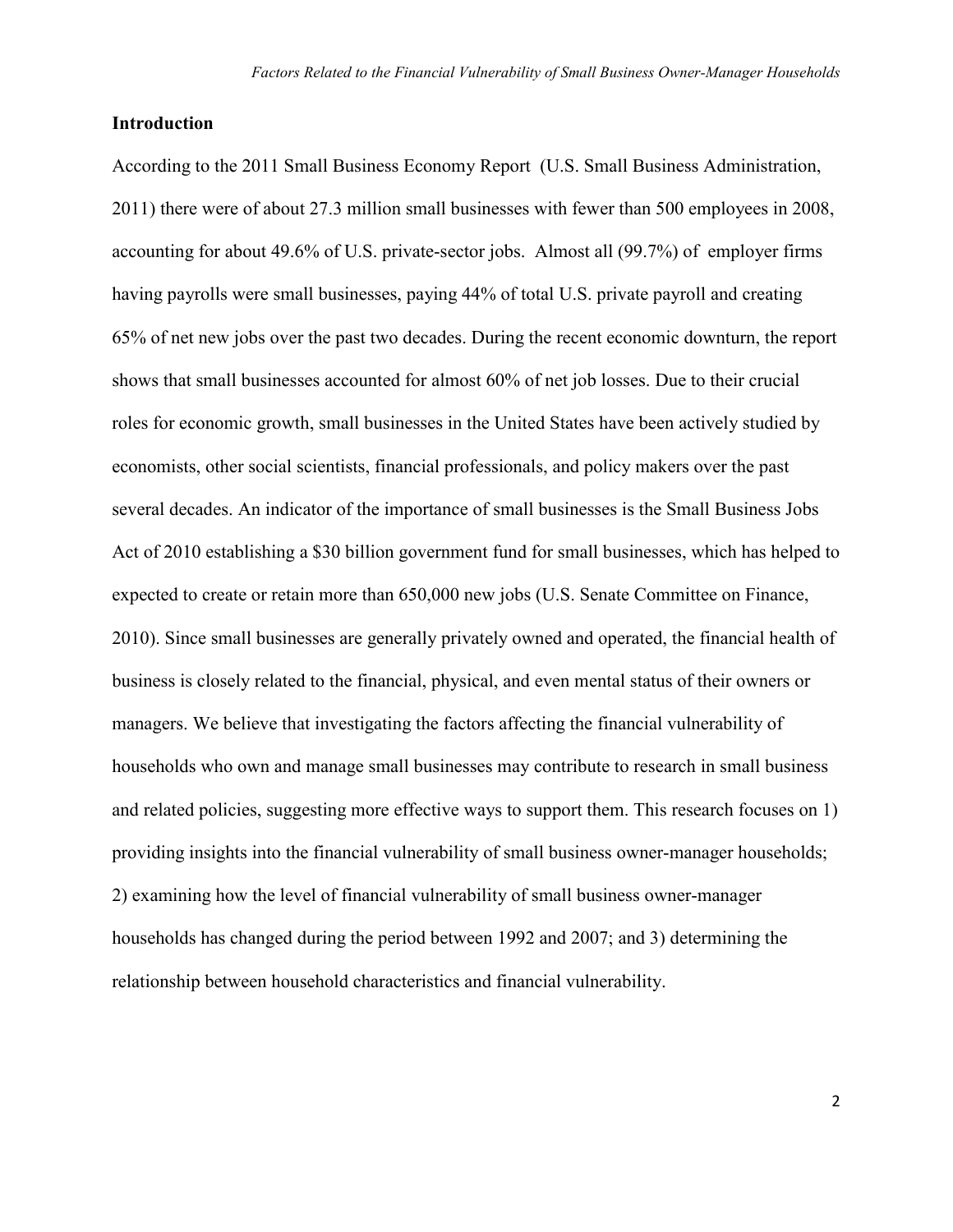This study extends the research of Gutter and Saleem (2005), which examines the financial vulnerability of small businesses using. the 1998 Survey of Consumer Finances (SCF) dataset. (Gutter and Saleem report that they used the 2001 SCF, but based on their results, we conclude that they used the 1998 SCF.) We add the 2001, 2004, and 2007 SCF datasets in order to increase the sample size of small business owner-manager households, allowing for a more robust assessment of the factors related to their financial vulnerability and testing for time trends in financial vulnerability.

#### Literature Review

#### Defining Small Business

As small businesses have received much attention in the economic and finance literature because of their significant influence to the national economy, a variety of definitions of a small business have been used, based on employment size, annual receipts, net worth, etc. (Watson & Everett, 1996) Although there is no uniform definition of a small business, one of the most commonly used criteria is an employee-based size standard that sometimes varies by each industry such as manufacturing, wholesale/retail business, service, construction, etc. The U.S. Small Business Administration (2010b) defines a small business as an independent business having fewer than 500 employees. This study also follows the 500-employee size standard.

## Financial Ratio Analysis

Financial ratio analysis has been widely used when analyzing how effectively the financial resources of a firm have been managed to achieve its goals, or whether its current financial situation is sound enough to meet its planned insolvency levels. Using a Delphi approach among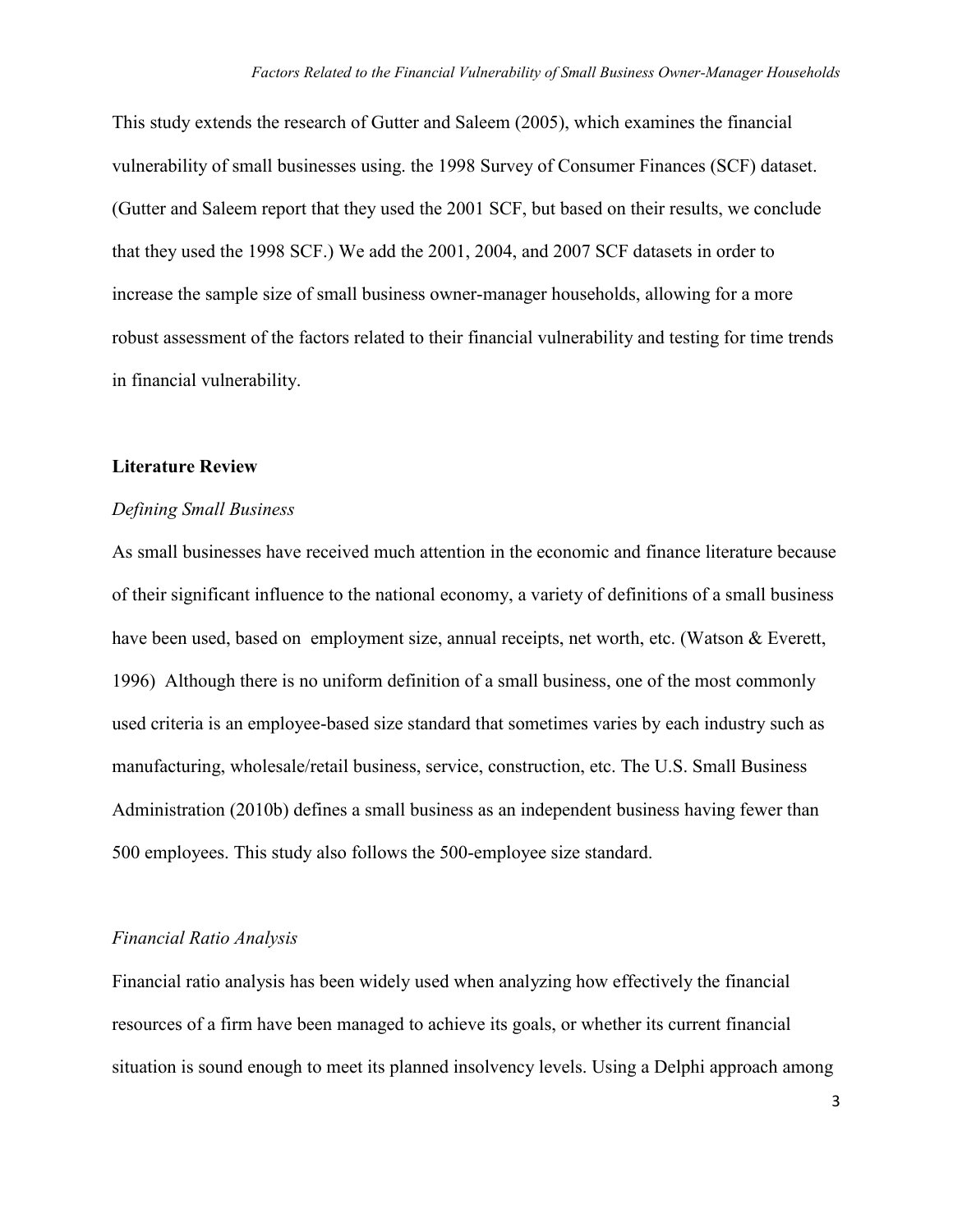financial experts, Greninger, Hampton, Kitt, and Achacoso (1996) identify the usefulness of financial ratios. The authors claim that financial ratios can be utilized various areas in personal financial planning such as investment, liquidity, savings, asset allocation, inflation protection, tax burden, and insolvency. Assuming that financial ratios are useful and efficient indicators to evaluate financial status of a business, it is expected that two financial ratios, the ratio of business assets to total household assets (referred to below as the asset ratio) and the ratio of business income to total household income (referred to below as the income ratio) would capture the level of diversification, in other words, the level of financial vulnerability of business ownermanager households. For instance, business owner-manager households who have higher ratios would have a great likelihood of being financial vulnerable.

Portfolio Diversification and Measures of Financial Vulnerability of Business Owner-Managers Standard portfolio theory can provide some insight into tie issue of the financial vulnerability of a small business owner-manager. How many assets are required for a well-diversified portfolio? Although the number of assets in a portfolio might not be the sole determinant of the level of diversification, industry rules-of-thumb on this question often state that 15 to 30 stocks in a portfolio would be adequate (Statman, 1987). These rules-of-thumb are based on modern portfolio theory where diversified portfolios yield a portfolio effect to reduce risk exposure by holding combinations of multiple assets which are not perfectly correlated. In the theory, a financial risk, defined as the probability that the actual return will be different from the expected return, exists when possible return is expected from an investment. Certain financial risks could be mitigated by diversifying financial resources that have different correlation coefficients although all financial risks cannot be completely avoided as systematic risk in the market always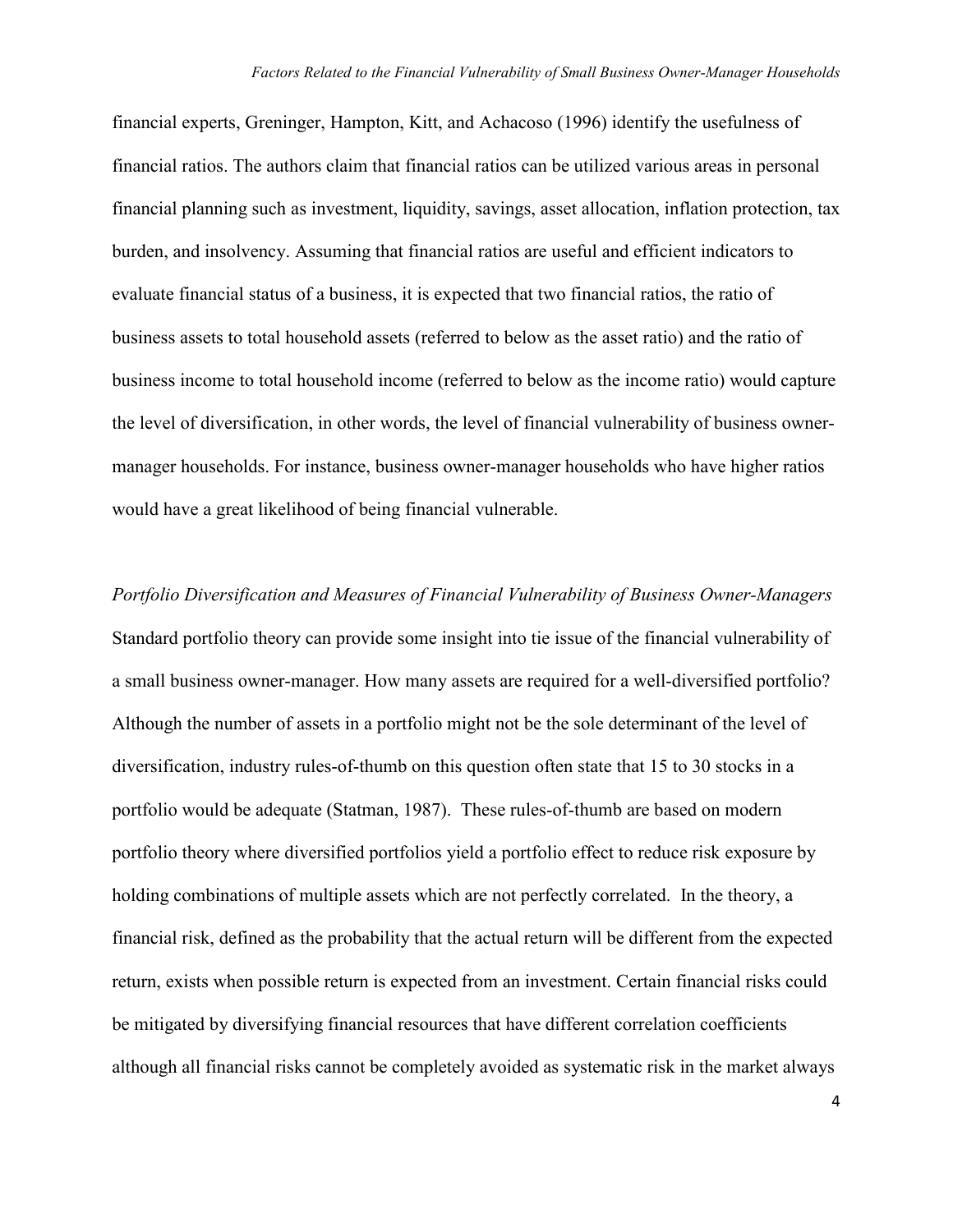remains. Extending this fundamental concept of portfolio risk, several empirical studies that compare the variance of each stock to the variance of portfolios with more stocks also report how many stocks are required to produce a satisfactory level of risk reduction for an investment portfolio (Domian, Louton, & Racine, 2003; Shawky & Smith, 2005; Domian, Louton, & Racine, 2007). They report that a greater reduction in portfolio risk would be achieved by increasing the number of assets in a portfolio.

Too much reliance on business income and assets can lead to a greater vulnerability of the household to business failure (Gutter and Saleem, 2005). Previous evidence suggests that approximately two third of the underlying causes of small business failures are related to internal factors such as lack of appropriate management skills and inadequate financial resources (Watson and Everett, 1996). This becomes apparent when the economy faces a recession. A study conducted by the U.S. Small Business Administration (2010a) reports that only a quarter of new small businesses last 15 years or more while 30% do not survive for more than two years. Thus, in order to improve their chances of household financial success, small business ownermangers should consider their business as a component in the overall household portfolio.

The reasons for diversification for small business owner-managers might be different from those for large firms, depending on their conservative operating leverage, ability to prevent further losses, business motivations, and different levels of desire for organizational growth (Lynn & Reinsch, 1990; Everett & Watson, 1998). Thus, different approaches for small businesses should be taken into account. For instance, since diversification is directly related to the preference of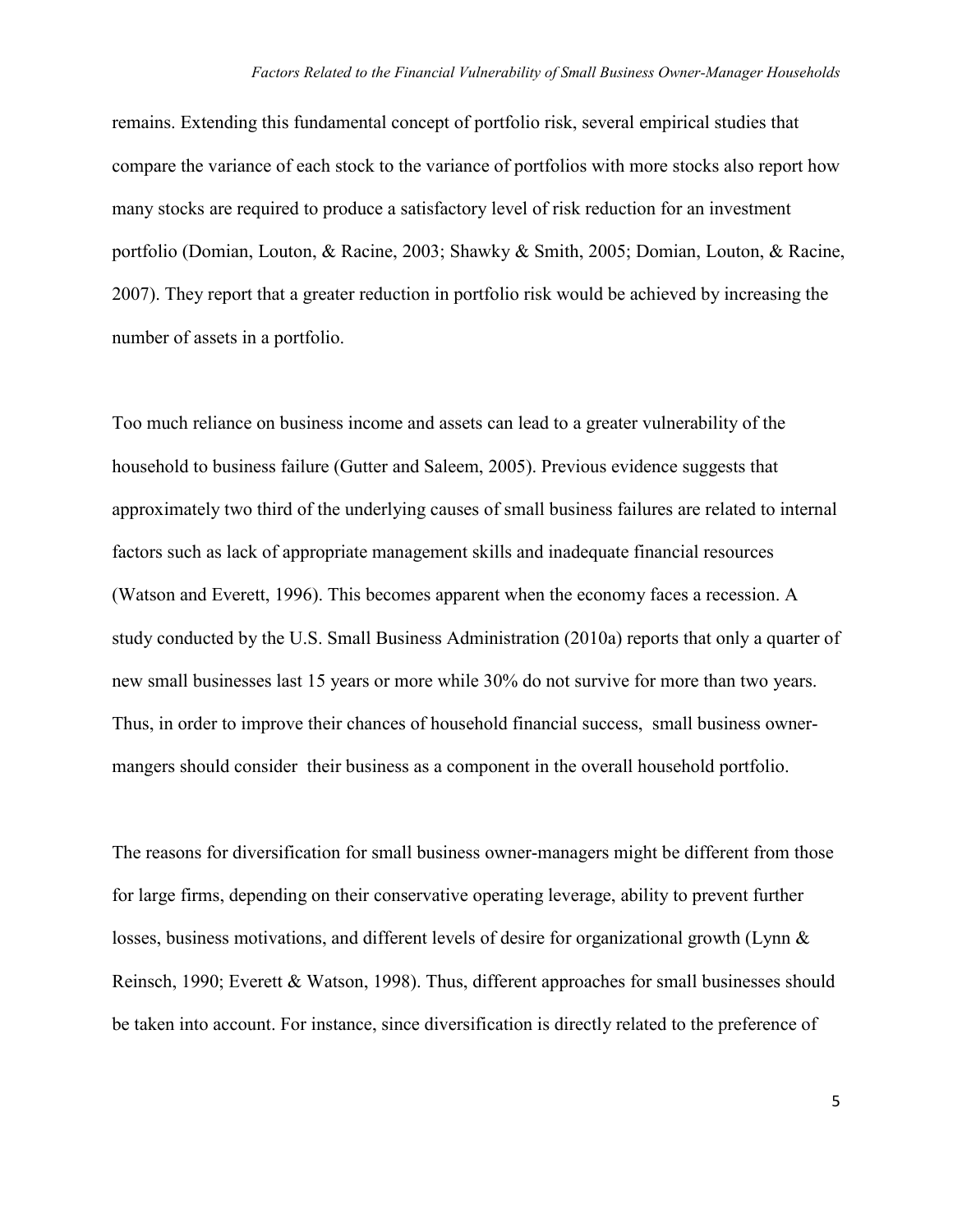small business owners or managers who relatively lack managerial strategies and resources, it is evident that the level of diversification would be associated with their household characteristics.

#### Background Risk and its Measures

Under modern portfolio theory, in order to measure the risks associated with financial assets, it is necessary to examine some important variables, including expected rates of return, price volatilities of those assets, and correlations with other assets. It is reasonable to apply the principal of diversification to nonfinancial asset components of a household portfolio. The risks associated with nonfinancial assets, so-called background risks, are not necessarily measurable. A background risk is defined as a nonfinancial market risk that is different from the general financial risk that investors face in financial markets (Heaton & Lucas, 2000; Campbell, 2006). Previous academic studies, for example, Heaton & Lucas (2000), Gollier (2001), Campbell (2006), and Hanna, Wang and Lindamood (2008) discuss background risk and its impact on household portfolios and investment choices. In particular, Statman (1987) and Hanna et al. (2008) suggest that the diversification principles can be applied to risky nonfinancial assets such as small businesses and real estate investments as well as equity investments. Following their assertions, we assume that small business owner-managers can also optimize their household portfolio by diversifying nonfinancial asset investments that have a background risk. However, the SCF datasets do not contain direct measures of a background risk, allowing us to mathematically analyze the levels of diversification. Although the datasets are incomplete and limited, the SCF is still most appropriate dataset that provides rich information about households' asset allocations and their financial characteristics.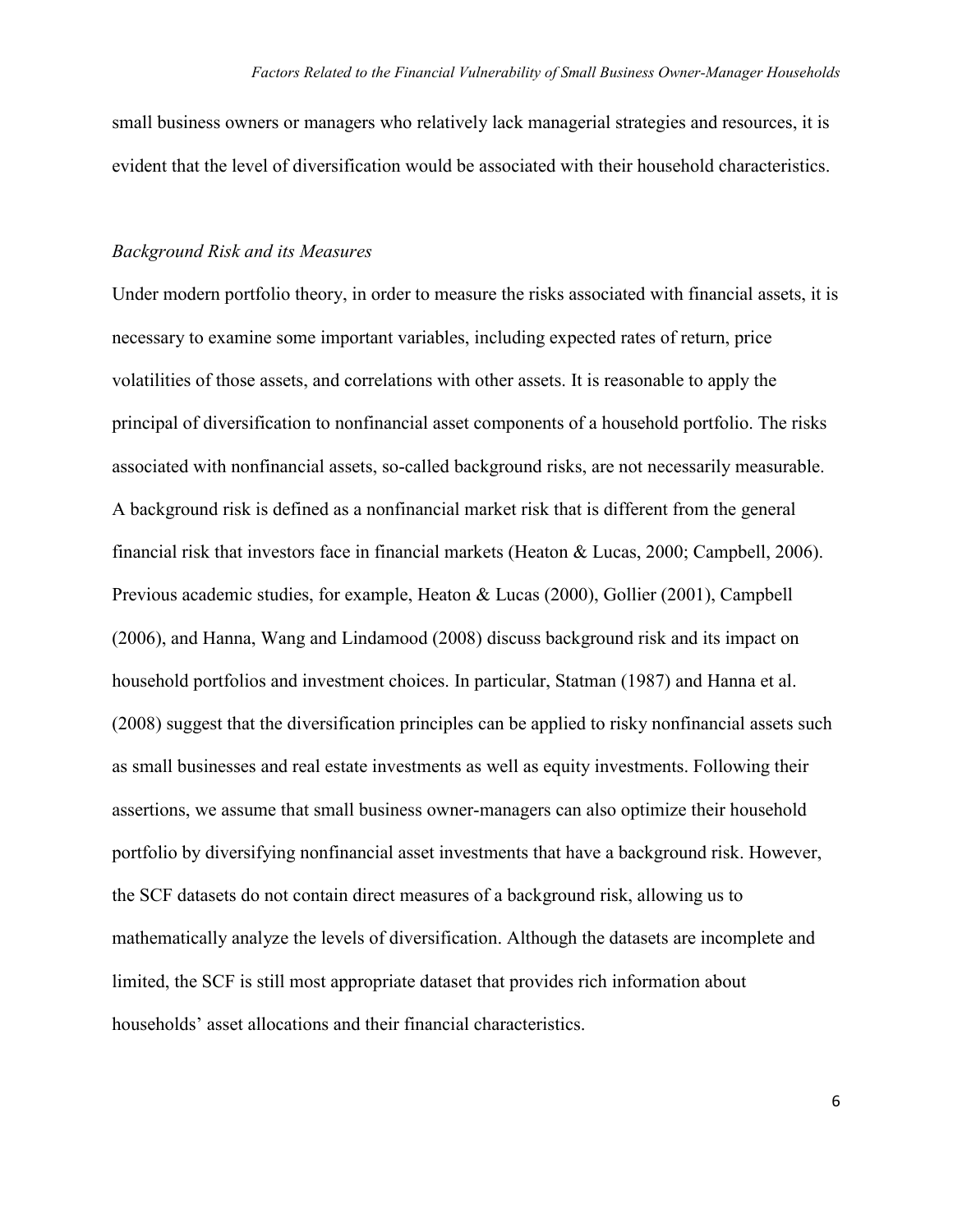## Research on Small Business Owner-Managers using the SCF datasets

While there exists an extensive literature on the financial condition of U.S. households, much less research has empirically analyzed financial vulnerability for the subset of households who own and manage businesses. Moreover, recent research focuses mostly on the impact of entrepreneurship on financial portfolio selections or asset allocations, not on the relationship between household characteristics of small business owners-managers and their financial vulnerability. Heaton and Lucas (2000) find that households with substantial business assets or ownership of their employer's stock tend to hold smaller fractions of their liquid financial assets, and households with high and variable business income hold less wealth in stocks than other wealthy households. Gentry and Hubbard (2004) focus more on the saving and investment decisions of entrepreneurs, and conclude that entrepreneurs accumulate more wealth than nonentrepreneurs partly due to a precautionary demand for financing. Their findings stress the importance of interdependence between entrepreneurs' investment and saving decisions. Some studies such as Moskowitz and Vissing-Jørgensen (2002) assert that investment in private equity is extremely concentrated, reporting that households with entrepreneurial equity invest more than 70% of their private equity holdings in a single private company where they have an active management interest. Shum and Faig (2006) also find that the decision to participate in the stock market is negatively correlated with holdings of alternative risky investments such as investments in private businesses. Economic stability or financial decisions of household might differ not only by entrepreneurship but also by their level of risk tolerance. Wang and Hanna (2007) find that business owner-managers are more risk tolerant than non-owners, but less likely to hold stock investments than non-owners. Most findings of previous research suggest that households investing in business should increase their allocation in liquid assets or other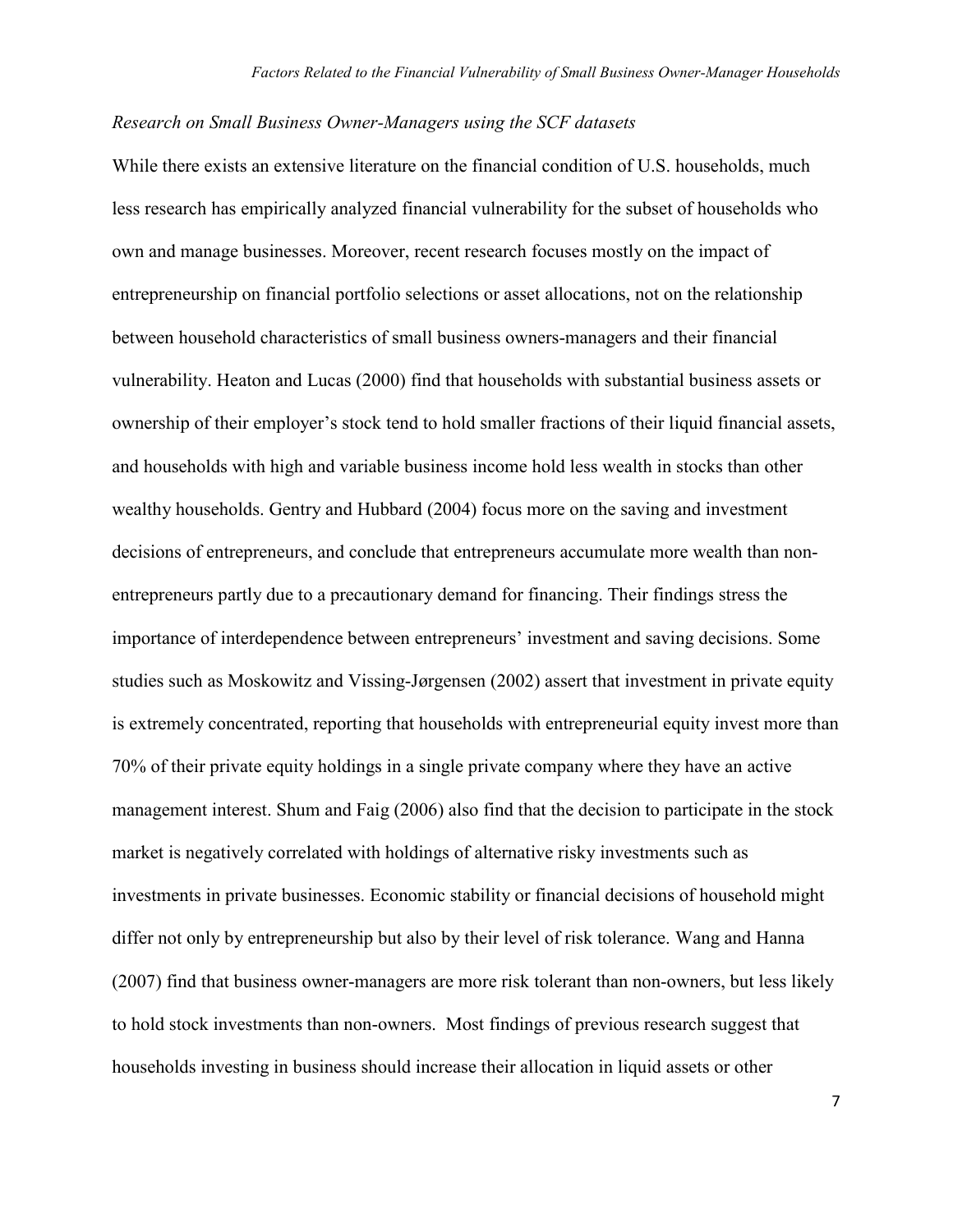financial assets in order to insure against business risk, without consideration of the unique characteristics of small business owner-managers. Gutter and Saleem (2005) attempt to examine whether households who own small business are more likely to have greater financial vulnerability than non-business owner-manager households. Using financial ratios obtained from the 1998 SCF, they find that due to the lack of diversification in assets and income, business owner-manager households are more likely to be financial vulnerable. However, as mentioned earlier, they used only the 1998 SCF survey whose sample size for business owner-managers is relatively small. Building on the Gutter and Saleem (2005) research that uses the ratios of business income and assets to total household income and assets, this study investigates the factors related to financial vulnerability of households who own and manage a small business for the period 1992-2007.

#### Conceptual Framework

#### Household Characteristics & Financial Vulnerability

It is hypothesized that the financial ratios are associated with various demographic factors such as risk tolerance, age, education levels, racial/ethnic difference, homeownership, expectation of inheritance, etc. Previous research shows that many demographic and financial factors are related to a household's risk tolerance level (Sung & Hanna, 1996; Wang & Hanna, 1997; Yao, Gutter, & Hanna, 2005; Wang & Hanna, 2007). Investors having high risk tolerance might have higher financial ratios with less diversified portfolio than those with low risk tolerance due to the willingness to take additional risk for additional marginal reward. In other words, more risk tolerant households are willing to take greater risks and expect to earn higher returns. Assuming that owning and/or managing a small business might have higher risks and higher returns, it is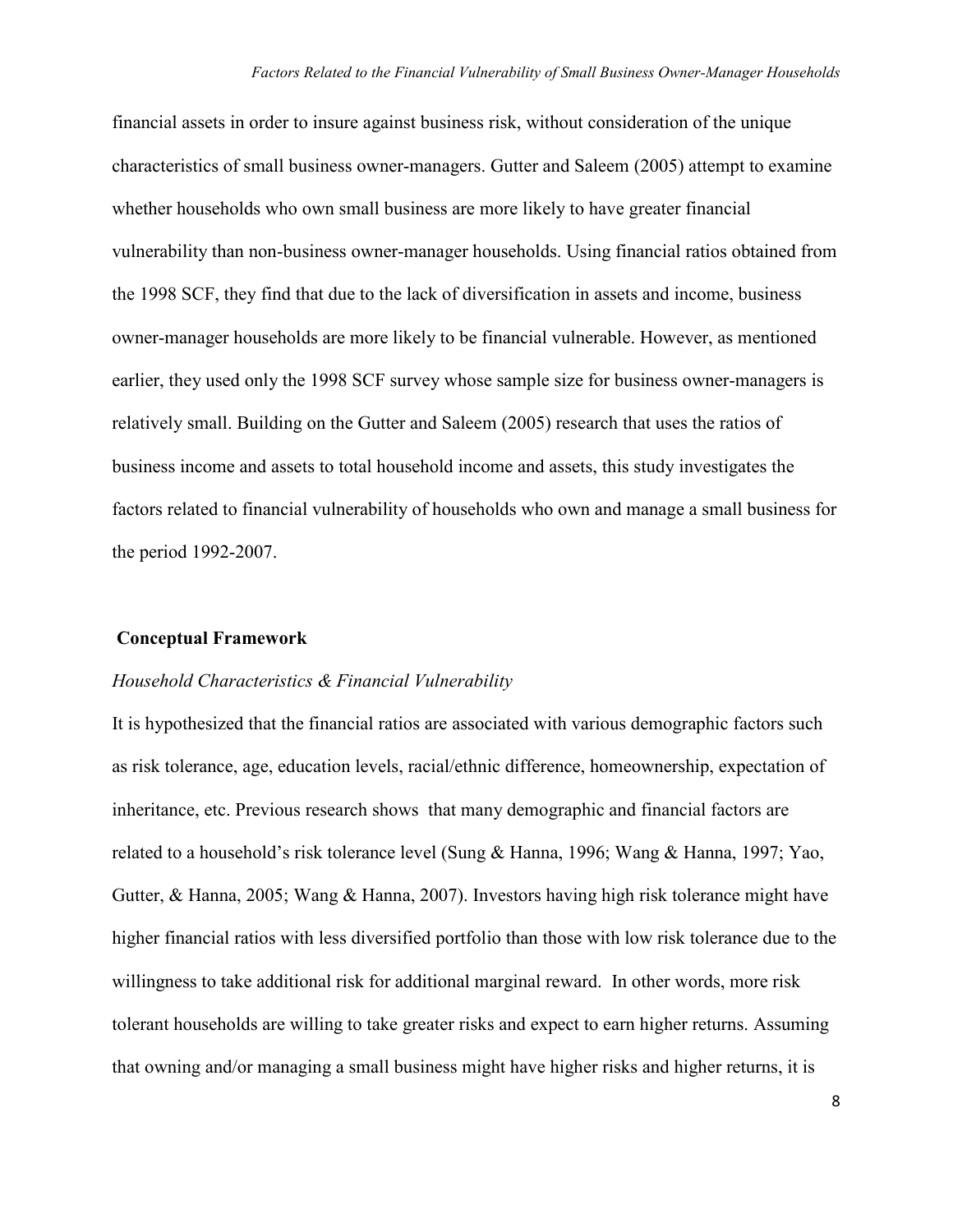hypothesized that the financial ratios of business owner-manager households would be positively related to their risk tolerance levels. More risk tolerant business owner-manager households would be more likely to be financially vulnerable. Previous researchers report allocations to risky investment are related to age, although the pattern depends on whether human capital is included in total wealth. (Morin & Suarez, 1983; Schooley & Worden, 1996; Wang & Hanna, 1997). Beyond its effect on risk capacity, it is also expected that age would influence financial vulnerability, and that as households get older, the business income and assets would grow, increasing the ratios, and increasing financial vulnerability. Education might also be another factor reflecting the level of financial vulnerability as the knowledge of business owner-mangers is strongly associated with their business and its financial status.

#### Methods

#### Data and Statistical Analysis

In order to obtain more robust estimates, this study combines the cross-sectional datasets for the Survey of Consumer Finances (SCF) datasets from 1992 to 2007, with a total of 25,889 households in the combined sample. The SCF includes a representative sample of U.S. households plus a sample that has a higher incidence of higher wealth households, requiring weighting of descriptive analyses to obtain the results that are representative of the U.S. population. For example, while the actual number of households in the SCF combined datasets owning and managing a business with fewer than 500 employees is 6,755, with the sampling weights, the number of small business owner-manager households appears to be 3,159 (12.2% of all households).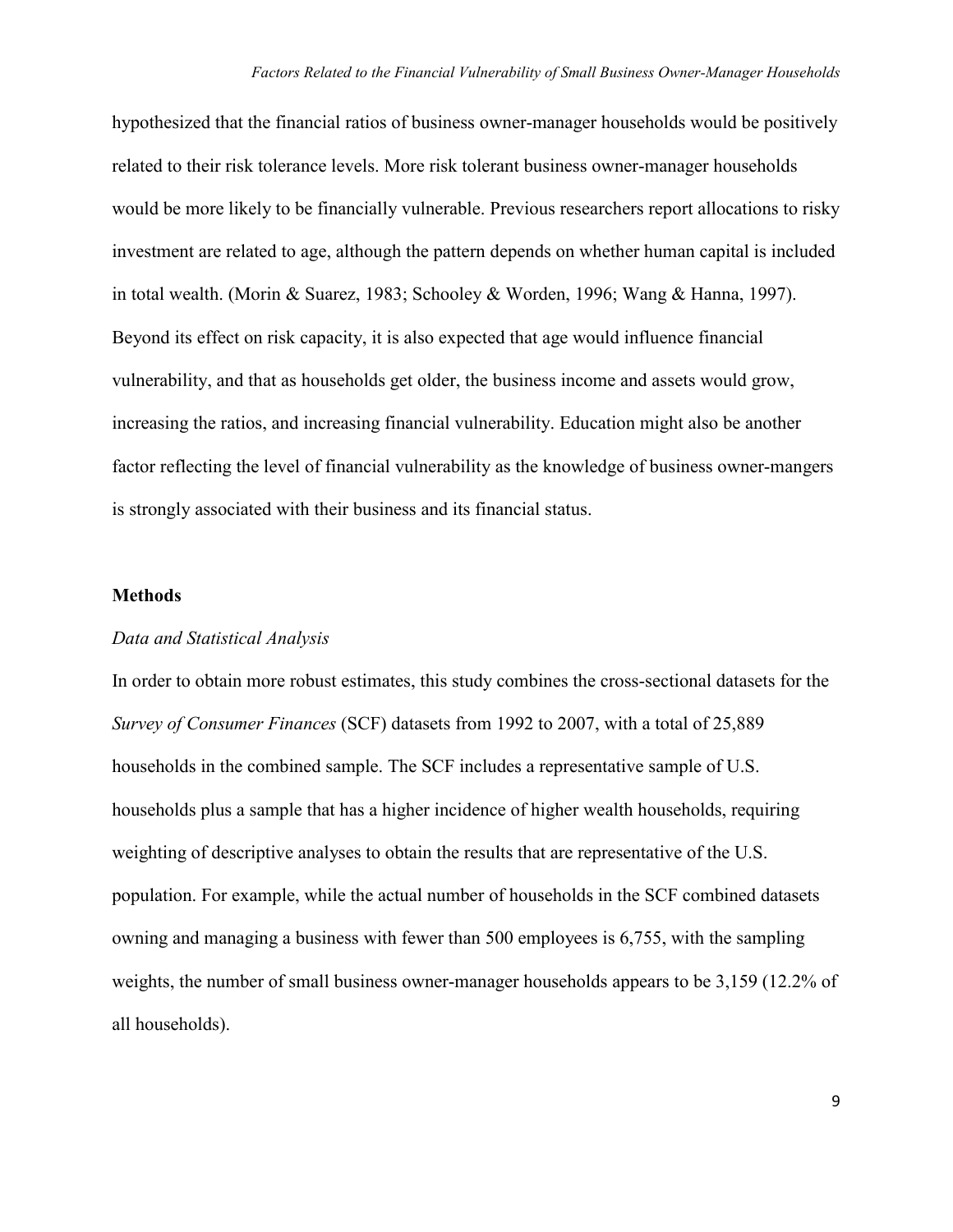In order to handle missing data in the SCF datasets, we use "repeated-imputation inference" (RII) techniques to obtain better estimates of variances for statistical analyses (Kennickell, 2009; Lindamood, Hanna, & Bi, 2007; Montalto & Sung, 1996). Following Lindamood, et al. (2007), we weight descriptive analyses but do not weight multivariate analyses because our goal is hypothesis testing.

This study utilizes the following SCF survey questions: "Now I would like to ask you about businesses you may own. Do you and your family living here own or share ownership in any privately-held businesses, farms, professional practices, limited partnerships or any other types of partnerships? Do not include corporations with publicly-traded stock or any partnerships that have already been recorded earlier." and "Do you or anyone in your family living here have an active management role in any of these businesses?" We consider households who answered yes to those two questions as business owner-manager households.

Borrowing the methodologies of Gutter and Saleem (2005) and Trussel (2002), we use financial ratios as the dependent variables to measure the financial vulnerability of business ownermanager households. The asset ratio, referring to the percentage of total household assets allocated to business asset, provides a measure of the level of diversification in assets. Households with a higher asset ratio might be more likely to be financially vulnerable than those with a lower asset ratio since households having with multiple sources may rely on alternative assets in the event of a business depletion or in challenging economic times. On the other hand, the income ratio represents the proportion of household income from business income, which may reflect the level of diversification in household income. For instance, if a household earns most of its income from business, then the income ratio will be close to 1, and if the business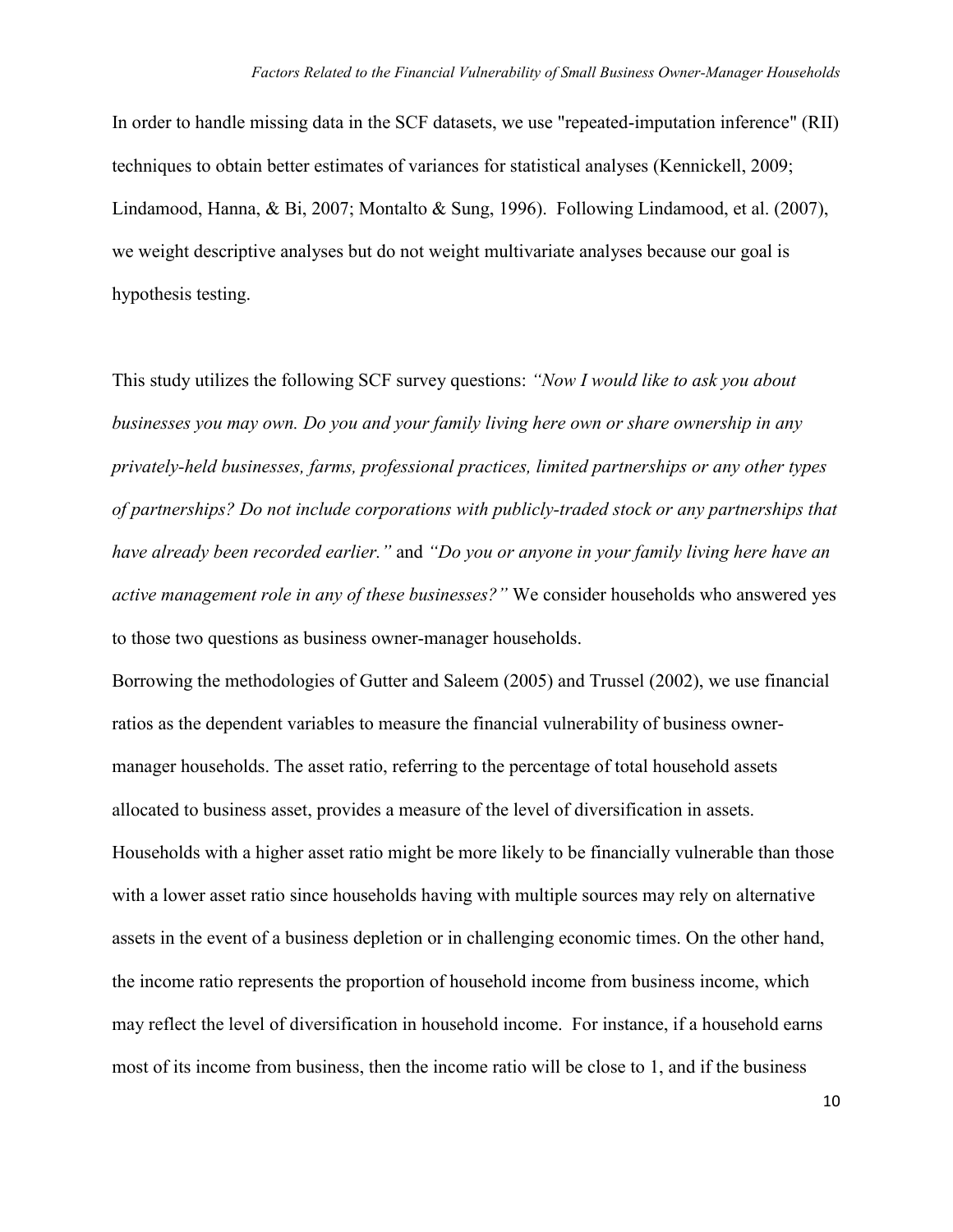income drops substantially, the household may suffer because of the lack of income diversification.

For independent variables used in the regression models, general demographic variables such as respondent's age, respondent's race/ethnicity, respondent's education, marital status, home ownership, whether a child under 19 is in the household, and whether the household expects an inheritance in the future are included. Categorical dummy variables for some of those variables are also created, including the six SCF survey years, four levels of education, four different household types and marital status.

Ordinary Least Squares (OLS) regressions are used for the financial ratios as the dependent variables. We assume that the higher the value of the concentration ratios, the more financially vulnerable is a household, and that those households having lower ratios could withstand temporary or permanent financial crisis.

#### Results

#### Descriptive Results

The mean inflation-adjusted income of business owner-manager households has increased since 1992, from \$116,225 to \$190,914 (Table 1). Mean inflation-adjusted net worth has increased from \$977,911 to \$2,077,920 mainly due to the substantial increase in business assets (\$380,638 in 1992 to \$855,205 in 2007). There are a small number of extreme values or outliers in the distribution of the business concentration ratios. Among business owner-manager households, only 3 households have negative business assets while 310 households report negative business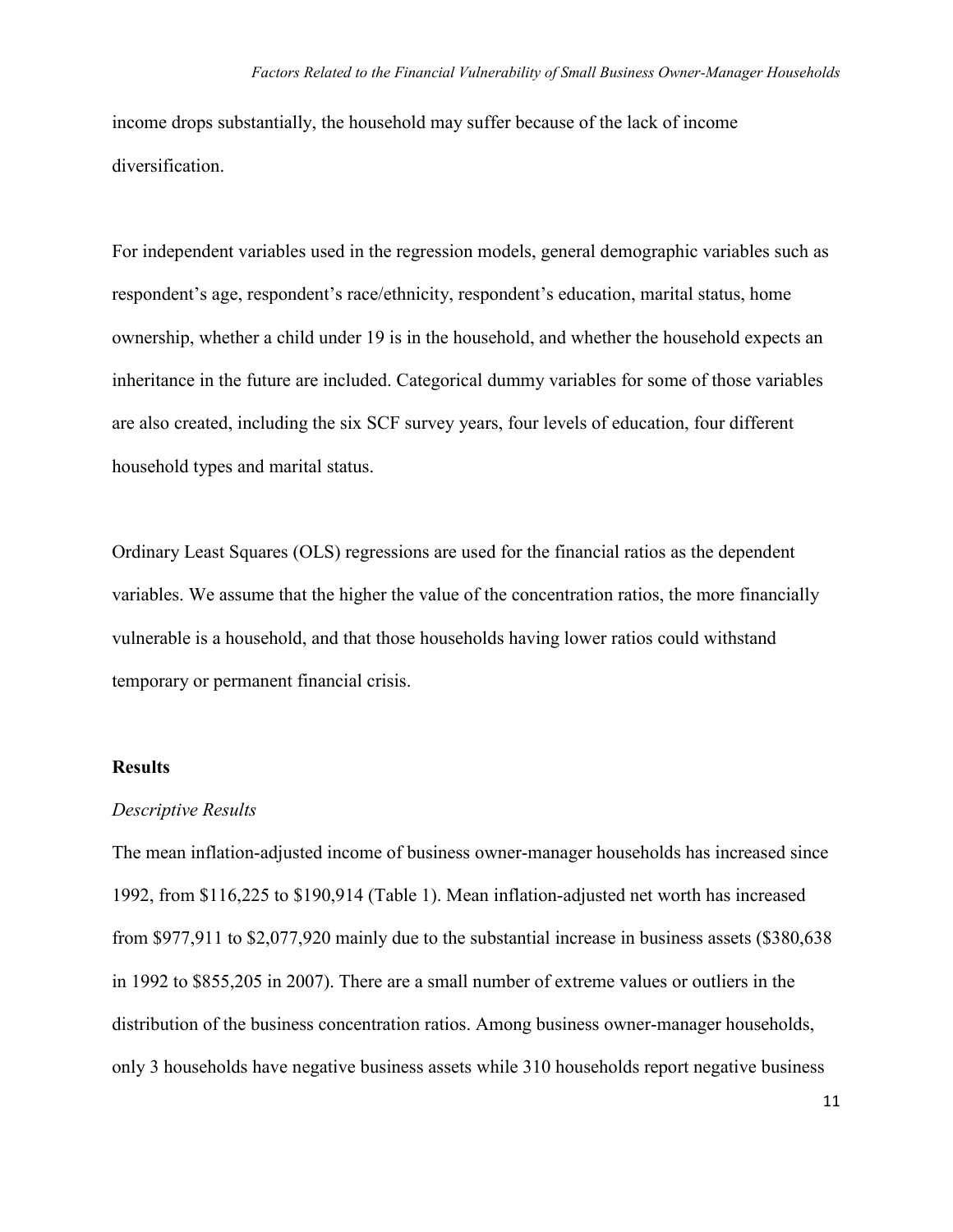income. For our multivariate analyses, having negative values of the ratios could cause ambiguous results, so, we deleted cases with negative business income for the analyses of the income ratio, and we deleted cases with negative business assets for the analyses of the asset ratio. In the combined SCF datasets, for business owner-manager households for the mean asset ratio is 27.4% and the mean income ratio is 30.0%. The distributions of the two financial ratios are shown in Table 2. Some households have very low values of the asset ratio, perhaps due to low capital needs for the business, and over 25% of households have a zero income ratio, perhaps reflecting losses from the business. Some households have very high ratios, with about 10% having an asset ratio of 0.71 or more, and over 10% having business income ratio of 1.0.

Table 3 shows the mean values of the asset and of the income ratio by categories of independent variables, with significance tests based on RII means tests indicating whether the mean of the ratio for a category is significantly different from the mean for the reference category used in the regression shown in Table 4. (We use age and age squared in the regression, but for illustration we use categories of age in Table 3.) The income ratio increased from 28% in 1992 to 40% in 2007 while the asset ratio has been relatively stable, staying in the 26% to 27% range in the 1995 to 2007 period. Black households have lower mean values of both ratios than white households, and Hispanic households have higher mean values of the asset ratio than white households. Single male households have higher values of the asset ratio than married couple households and also significantly higher than single female households. Single female households have higher values of the income ratio than married couple households and also significantly higher than single male households. Education has a mixed effect on the ratios, but high school dropouts have the highest mean values of the ratios and those with at least a bachelor's degree have the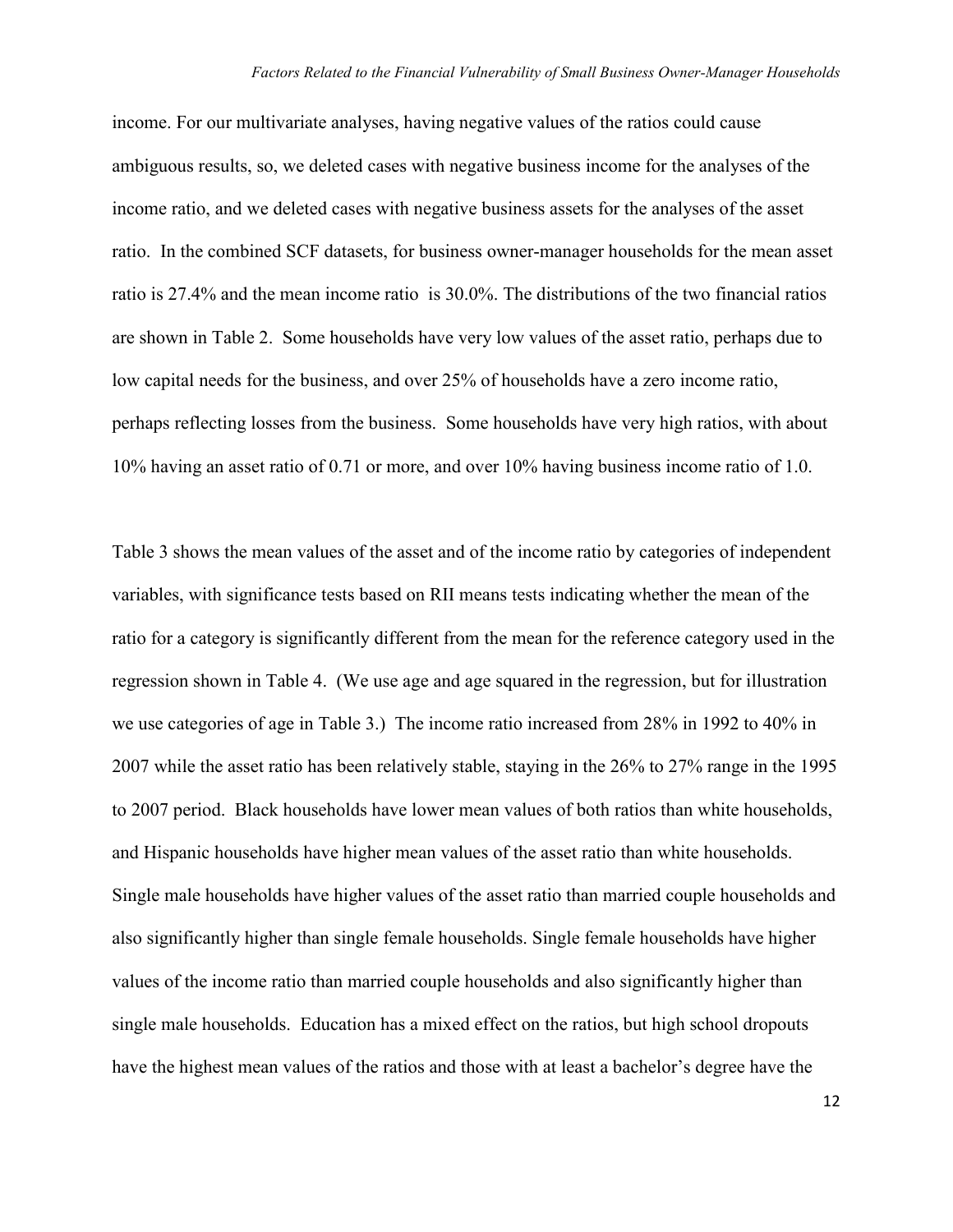lowest values. Households unwilling to take substantial investment risk have higher asset ratios than households unwilling to take any risk, and also significantly higher ratios than those willing to take average or above average risk. The pattern for the income ratio is more complicated, with households willing to take substantial investment risk having a mean ratio not significantly different from those unwilling to take any risk, and those in the average and in the above average risk tolerance category having significantly lower income ratios than either the no risk or the substantial risk households.

#### Multivariate Results

As noted in the Methods section, in order to identify which types of households are most at risk for low diversification in terms of business income and business assets, two dimensions affecting financial vulnerability are considered, the asset ratio and the income ratio. The OLS regression models test the effects of household characteristic variables on these financial ratios. Many of the variables in the OLS regression models for the asset ratio and the income ratio have significant effects (Table 4). The business asset ratio does not vary much across survey years. The income ratio shows more variation, with the ratio in 2007 being higher than 1992, and also significantly higher than the other survey years. (Note that the significance levels shown in Table 4 are only in comparison to the reference categories, which for survey year is 1992, so comparisons to other categories must be based on additional tests not shown in this study.)

Based on the combined effect of age and age squared, the ratio of business income to total household income increases with age up to age 61, then decreases. The ratio of business assets to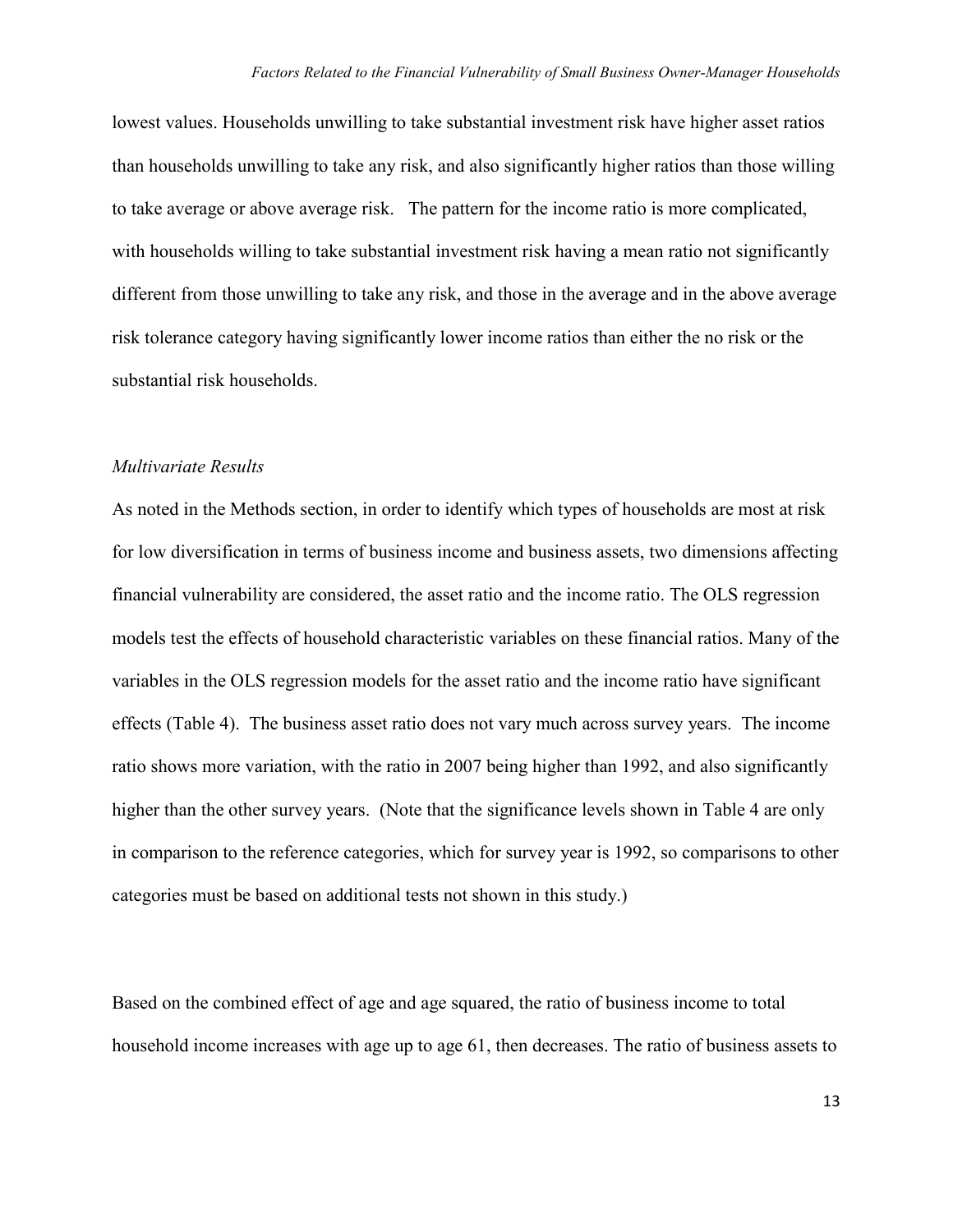total household assets also increases with age up to age 60, then decreases, but the estimates for the asset ratio are not significant. Figure 1 shows the patterns for the two ratios by age, as the mean values of other independent variables. The pattern for the income ratio shows a substantial effect of age, increasing from a predicted mean of 15% at age 20 to about 33% at age 61, whereas the asset ratio has a much smaller effect, increasing from under 24% at age 20 to 28% at age 60. Compared with households with a White respondent, those with a Black respondent have a lower business income ratio, implying that if all other variables are equal, Black households are less likely to have financial vulnerability than White households. Marital status is represented by four dummy variables with the reference group being married households. Single female households have a lower asset ratio than otherwise similar married couple households but a higher income ratio than married couple households. Single male households have higher income ratios than married couple households. Education has a negative effect only on the income ratio, with those with less than a high school diploma having higher income ratios than those with a high school diploma or more. The income ratio of small business owner-mangers with college degrees is 5.75 percent lower than that of those who have education level with less than high school, representing that the higher level of education, the less likely to be financially vulnerable if all other things are equal.

Ashypothesized, those willing to accept substantial risk in investing have significantly higher ratios than households unwilling to take any risk. This result confirms a strong association between risk tolerance and financial vulnerability. Homeowners have lower business ratios than renters, presumably because the home is part of the non-business assets, but higher income ratios than renters. Unlike Wang and Hanna's (1997) finding that the expectation of future inheritance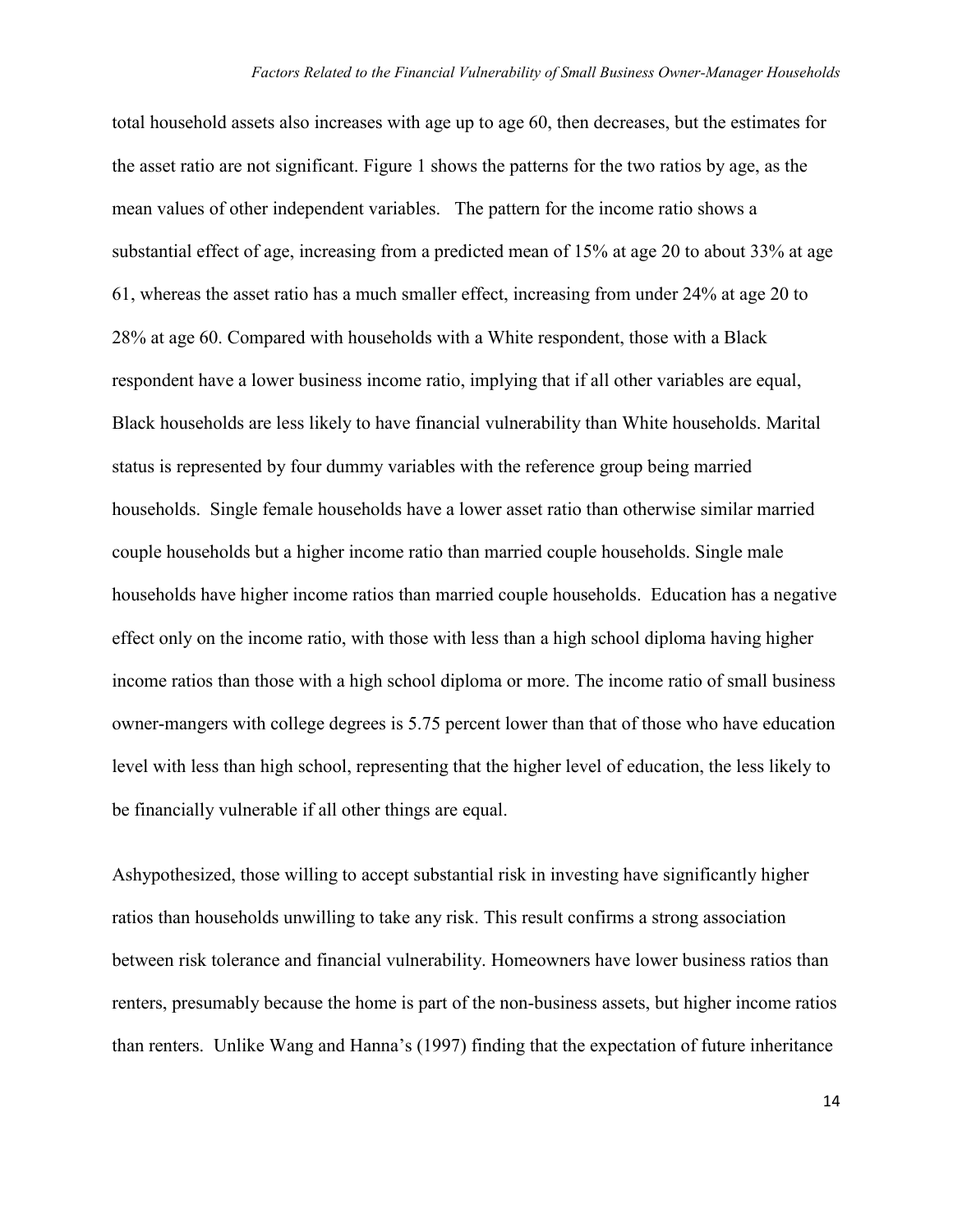increases the level of riskiness in a household portfolio, the result of this study shows that in terms of the business asset ratio, small business owner-mangers expecting a future inheritance are less likely to be financially vulnerable than those not expecting one.

#### Conclusions and Implications

From the foregoing discussion, it can be seen that identifying which households among small business owner-mangers are more financially vulnerable might be beneficial to financial service institutions and policymakers involved in preparing effective polices for small businesses.

As pointed out above, the only one third of all small business startups survive the first two years and less than half make it to four years (U.S. Small Business Administration, 2010a), It is crucial for small business owner-manager households which are financially vulnerable to have adequate diversification plans that may prevent them from detrimental results such as business failures or financial crisis. Given the findings of this study, business owner-managers willing to take substantial risk tend to diversify less than those unwilling to take any investment risk. In other words, risk-averse business owner-managers tend to diversify their investments well. This would be consistent with the concept that well-diversified investment portfolio can reduce risk by investing in a variety of investment vehicles (Reed & Luffman, 1986). Therefore, financial advisors should suggest proper contingency funding plans or diversification plans to their clients for short-term and long-term financial security of business if the majority of financial resources are derived from their business. In addition, certain types of households among small business owners-mangers such as married couples or risk takers should be first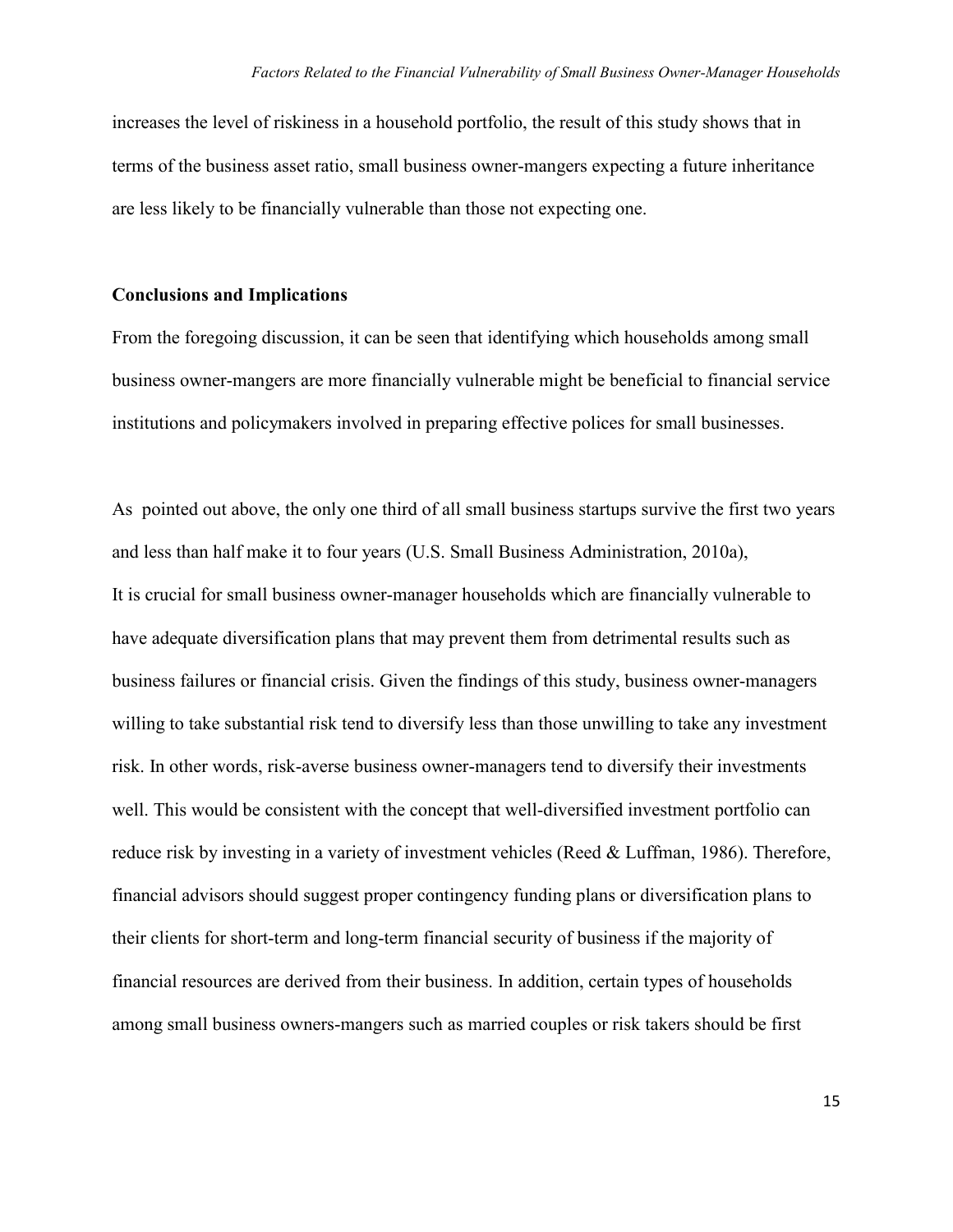targeted when developing new financial planning products or services since they are more likely to be financially vulnerable than other groups.

Lenders are always concerned about the likelihood of receiving on-time loan payments, and wish to more accurately evaluate how sustainable borrower's financial status is. In particular, reviewing procedures become stricter if government-funded loans are involved. As mentioned, for instance, the Small Business Jobs Act of 2010 created several programs to help small business, including a \$30 billion government grant program that is expected to boost lending to small businesses through community banks. Even though each lending institution or bank has its own underwriting guidelines, this type of special government loan program generally requires underwriters to more thoroughly review loan applications submitted. The findings and methodologies discussed in this study can be used as reference tools when determining whether the applicants satisfy lender's loan requirements such as debt-to-income ratio, credit history, net worth, and other disposable assets.

## Future Research Opportunities

Much room still exists for further investigations to move on from this study. More theoretical and empirical research on financial ratios might provide better insights into the determinants of financial vulnerability of small business owners or managers. Financial ratio analysis is an effective and efficient method to evaluate business value and financial strengths or weaknesses. , various types of are designed primarily for larger businesses, not for small businesses. Thus, modified financial ratio analysis aimed primarily at small businesses should be developed for future research. Financial ratios that are carefully adjusted for small businesses would provide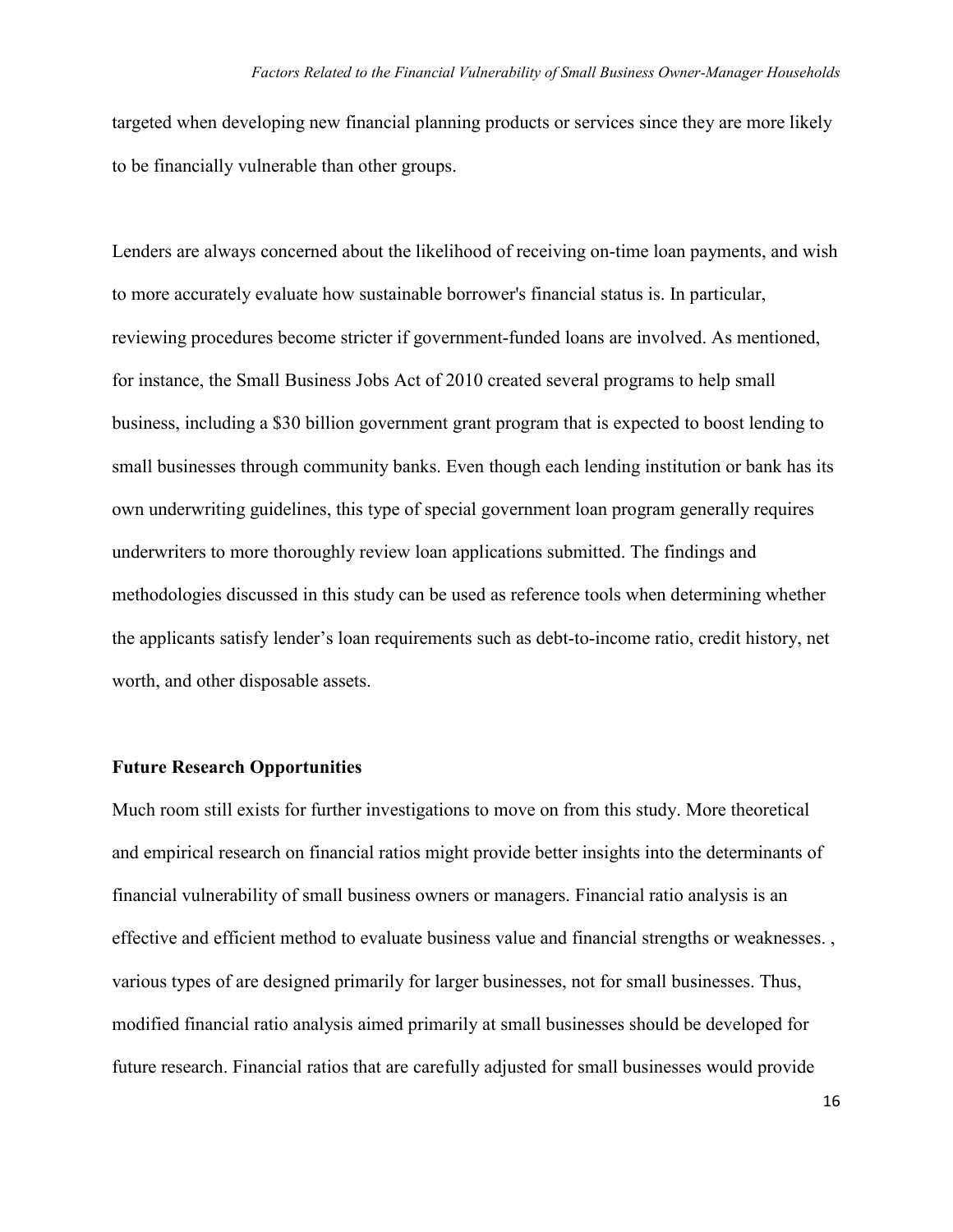users such as potential buyers, creditors, underwriter, and even investors with more useful information regarding valuation of businesses, financial creditability, or profitability.

As discussed previously, the SCF datasets have limited information about employment income sources and about financial characteristics of household portfolio, especially detailed information about nonfinancial assets such as private businesses and investment real estate assets. Due to this data limitation, although a household owns multiple businesses or has various employment income sources, this study ignores the specific characteristics of each business and each income, but considers all as simply one entity and one source of income instead. However, once adequate datasets that can overcome those limitations are available, the financial status of small business owner-managers can be more precisely calculated and effectively analyzed.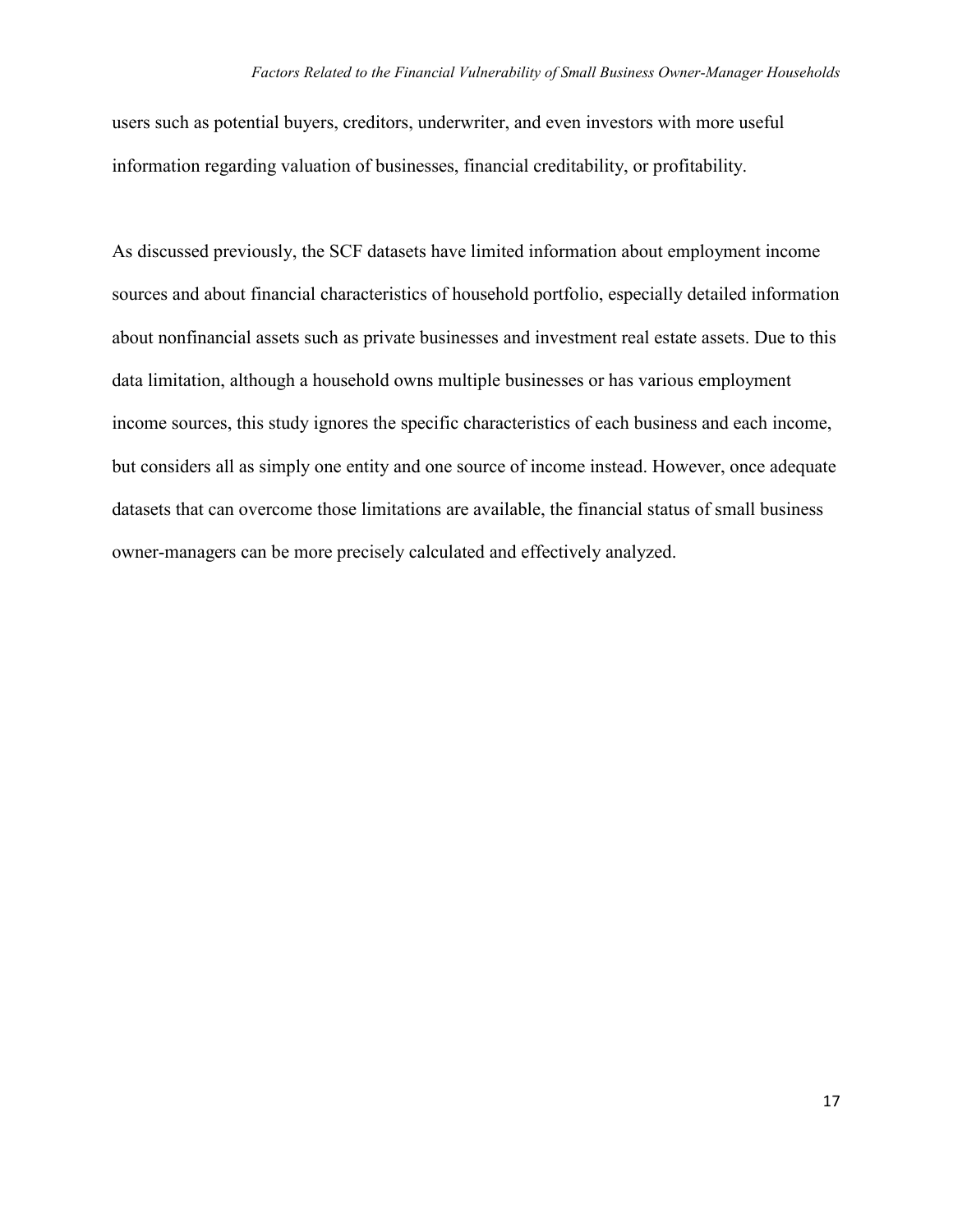## References

Campbell, J.Y. (2006). Household finance. Journal of Finance, 61(4), 1553-1604.

- Deaton, A. (1997). The analysis of household surveys: A microeconometric approach to development policy. Baltimore, MD: Johns Hopkins University Press.
- Domian, D.L., . Louton, D. A. &. Racine, M.D. (2003). Portfolio diversification for long holding periods: How many stocks do investors need? Studies in Economics and Finance, 21, 40– 64.
- Domian, D.L., Louton, D. A. &. Racine, M.D. (2007). Diversification in portfolios of individual stocks: 100 stocks are not enough. Financial Review, 42(4), 557-570.
- Everett, J. & Watson, J. (1998). Small business failure and external risk factors. Small Business Economics, 11, 371–390.
- Gentry, W. & Hubbard, R. G. (2004). Entrepreneurship and household saving. Advances in Economic Analysis and Policy, 4(1), 1053-1053.
- Gollier, C. (2001). The economics of risk and time. The MIT Press, Cambridge, Massachusetts, London, England.
- Greninger, S.A., Hampton, V.L., Kitt, K.A., & Achacoso, J.A. (1996). Ratios and benchmarks for measuring the financial well-being of families and individuals. Financial Services Review, 5(1), 57-70.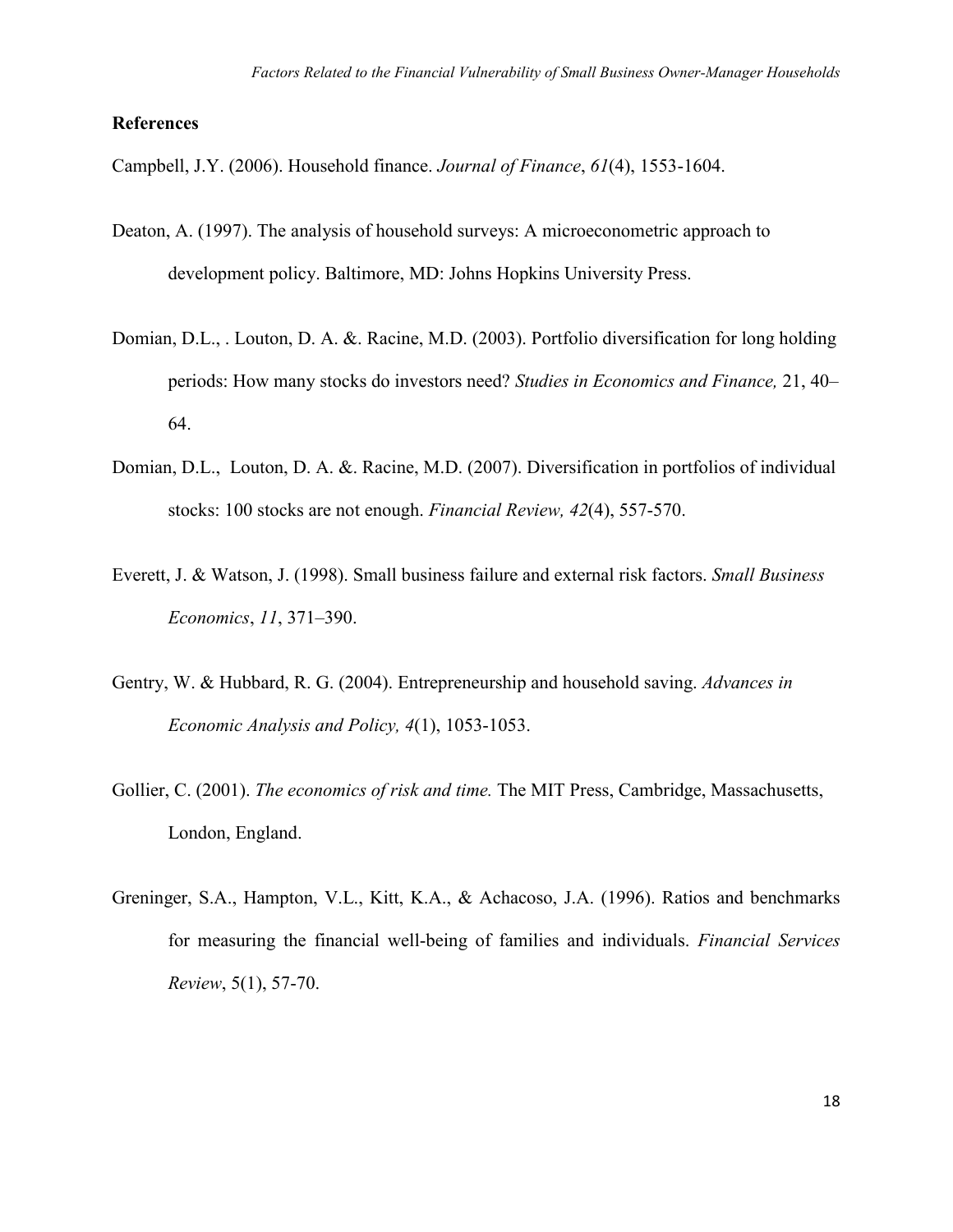- Gutter, M. S. & Saleem, T. (2005). Financial vulnerability of small business owners. Financial Service Review, 14(2), 133-147.
- Hanna, S. D., Wang, C. & Lindamood, S. (2008). Household ownership of stocks, business assets, and investment real estate: An endogenous probit model. Proceedings of the Academy of Financial Services.
- Heaton, J., & Lucas, D.J. (2000). Portfolio choice and asset prices: the importance of entrepreneurial risk. Journal of Finance, 55(3), 1163-1198.
- Kennickell, A. B. (2009). Codebook for 2007 Survey of Consumer Finances. Washington, DC: Board of Governors of the Federal Reserve System.
- Lindamood, S., Hanna, S. D., & Bi, L. (2007). Using the Survey of Consumer Finances: Some methodological considerations and issues. Journal of Consumer Affairs, 41(2), 195-222.
- Lynn, M. L & Reinsch, N. L. (1990). Diversification patterns among small businesses. *Journal of* Small Business Management, 28, 60-70.
- Montalto, C. P. & Sung, J. (1996). Multiple imputations in the 1992 Survey of Consumer Finances. Financial Counseling and Planning, 7, 133-146.
- Morin, R. A. & Suarez, A. F. (1983). Risk aversion revisited. The Journal of Finance, 38(4), 1201-1216.
- Moskowitz, T.J. & Vissing-Jørgensen, A. (2002). The returns to entrepreneurial investment: A private equity premium puzzle? The American Economic Review, September, 745-778.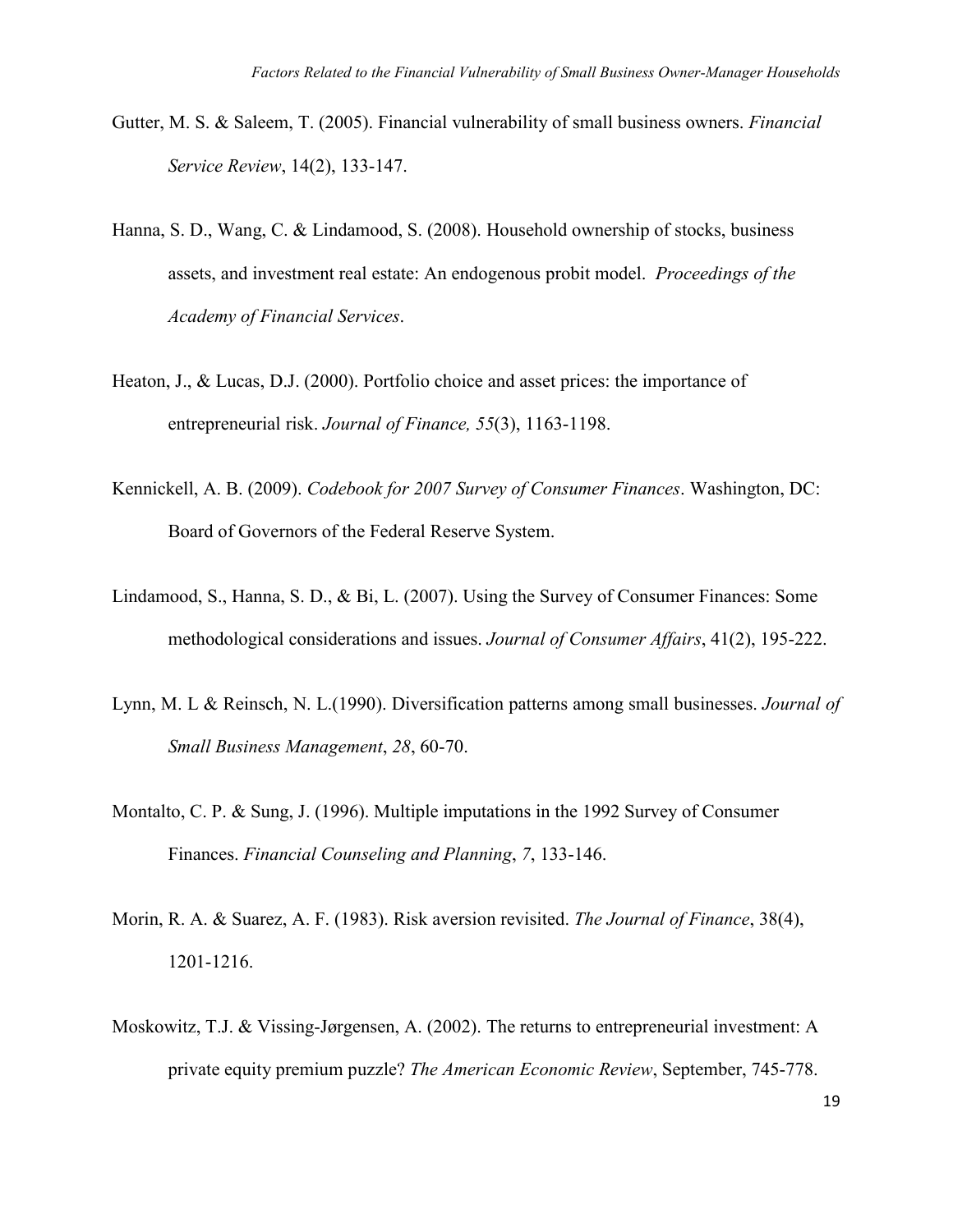- Reed, R. & Luffman, G. A. (1986). Diversification: The growing confusion. Strategic Management Journal, 7, 29-35
- Schooley, D. K. & Worden, D. D. (1996). Risk aversion measures: comparing attitudes and asset allocation. Financial Service Review, 5(2), 87-99.
- Shawky, H.A. & Smith, D.M. (2005). Optimal number of stock holdings in mutual fund portfolios based on market performance. The Financial Review, 40, 481–495.
- Shum, P. & Faig, M. (2006). What explains household stock holdings? Journal of Banking & Finance, 30, 2579-2597.
- Statman, M. (1987). How many stocks make a diversified portfolio? Journal of Financial and Quantitative Analysis, 22, 353-364.
- Sung, J. & Hanna, S. D. (1996). Factors related to risk tolerance. Financial Counseling and Planning, 7, 11-19.
- Trussel J.M. (2002). Revisiting the prediction of financial vulnerability. Nonprofit Management and Leadership, 13(1), 17-31.
- U.S. Senate Committee on Finance (2010). Summary of the Small Business Jobs Act. finance.senate.gov/legislation/details/?id=da799068-5056-a032-5229-92cebbd2b7a0. Accessed on September 21, 2011. Washington, DC: U.S. Senate Committee on Finance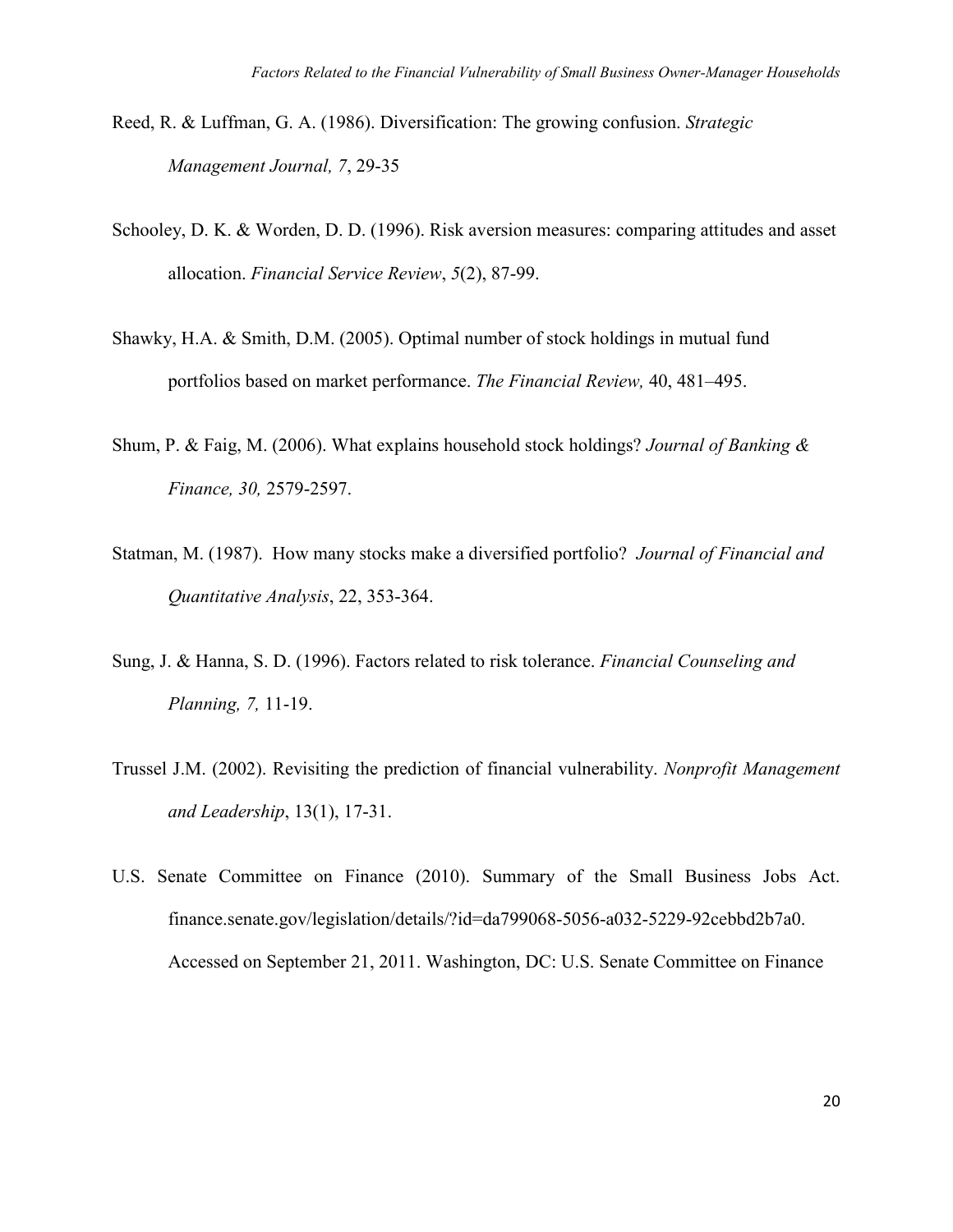- U.S. Small Business Administration (2010a). How many businesses open and close each year? web.sba.gov/faqs/faqindex.cfm?areaID=24. Accessed on December 1, 2010. Washington, DC: U.S. Small Business Administration, Office of Advocacy.
- U.S. Small Business Administration (2010b). What is a small business? web.sba.gov/faqs/faqindex.cfm?areaID=24. Accessed on December 1, 2010. Washington, DC: U.S. Small Business Administration, Office of Advocacy.
- U.S. Small Business Administration (2011). The small business economy 2010. Washington, DC: U.S. Small Business Administration, Office of Advocacy.
- Wang, C. & Hanna, S.D. (2007). The risk tolerance and stock-ownership of business owning households. Financial Counseling and Planning, 18(2), 3-18.
- Wang, H. & Hanna, S.D. (1997). Does risk tolerance decrease with age? Financial Counseling and Planning, 8(2), 27-32.
- Watson, J. & Everett, J. (1996). Do small businesses have high failure rates? *Journal of Small* Business Management, 34(4), 45-62.
- Yao, R., Gutter, M. S. & Hanna, S.D. (2005). The financial risk tolerance of Blacks, Hispanics and Whites. Financial Counseling and Planning, 16(1), 51-62.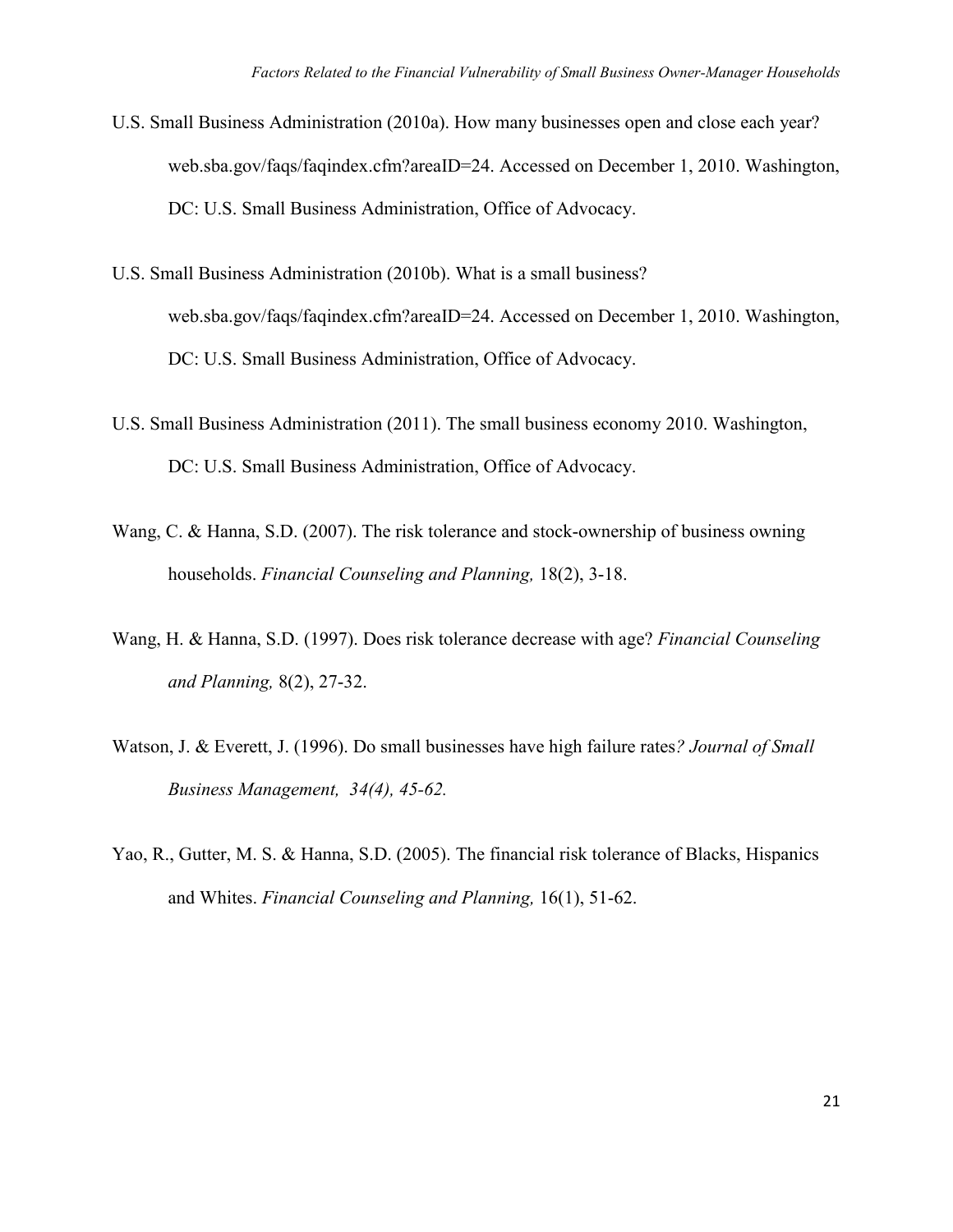|                          | 1992    | 1995      | 1998      | 2001      | 2004      | 2007      |
|--------------------------|---------|-----------|-----------|-----------|-----------|-----------|
| Age                      | 45      | 46        | 47        | 48        | 49        | 48        |
| <b>Total income</b>      | 116,225 | 118,910   | 144,703   | 176,854   | 164,771   | 190,914   |
| <b>Business income</b>   | 44,359  | 51,449    | 60,964    | 62,631    | 55,320    | 77,234    |
| <b>Total asset</b>       | 977,911 | 1,089,303 | 1,323,930 | 1,755,043 | 1,814,244 | 2,077,920 |
| <b>Business asset</b>    | 380,638 | 459,490   | 510,469   | 662,983   | 715,062   | 855,205   |
| <b>Liquid asset</b>      | 38,532  | 47,409    | 45,489    | 57,193    | 62,446    | 61,910    |
| <b>Financial asset</b>   | 226,673 | 284,065   | 413,189   | 556,073   | 433,999   | 526,585   |
| <b>Retirement asset</b>  | 58,640  | 73,490    | 102,226   | 169,216   | 127,228   | 159,290   |
| <b>Total debt</b>        | 101,930 | 99,034    | 120,532   | 138,488   | 170,787   | 207,443   |
| Net worth                | 875,981 | 990,058   | 1,203,391 | 1,616,554 | 1,643,457 | 1,870,477 |
| Sample size(N) $\dagger$ | 1,082   | 1,110     | 1,088     | 1,122     | 1,178     | 1,175     |

Table 1. Descriptive Analyses: Selected Characteristics of Business Owner-manager Households by Survey Year

Table created by authors, using analyses of all five implicates of the 1992-2007 Survey of Consumer Finances.

† All results are weighted except for the actual number of households.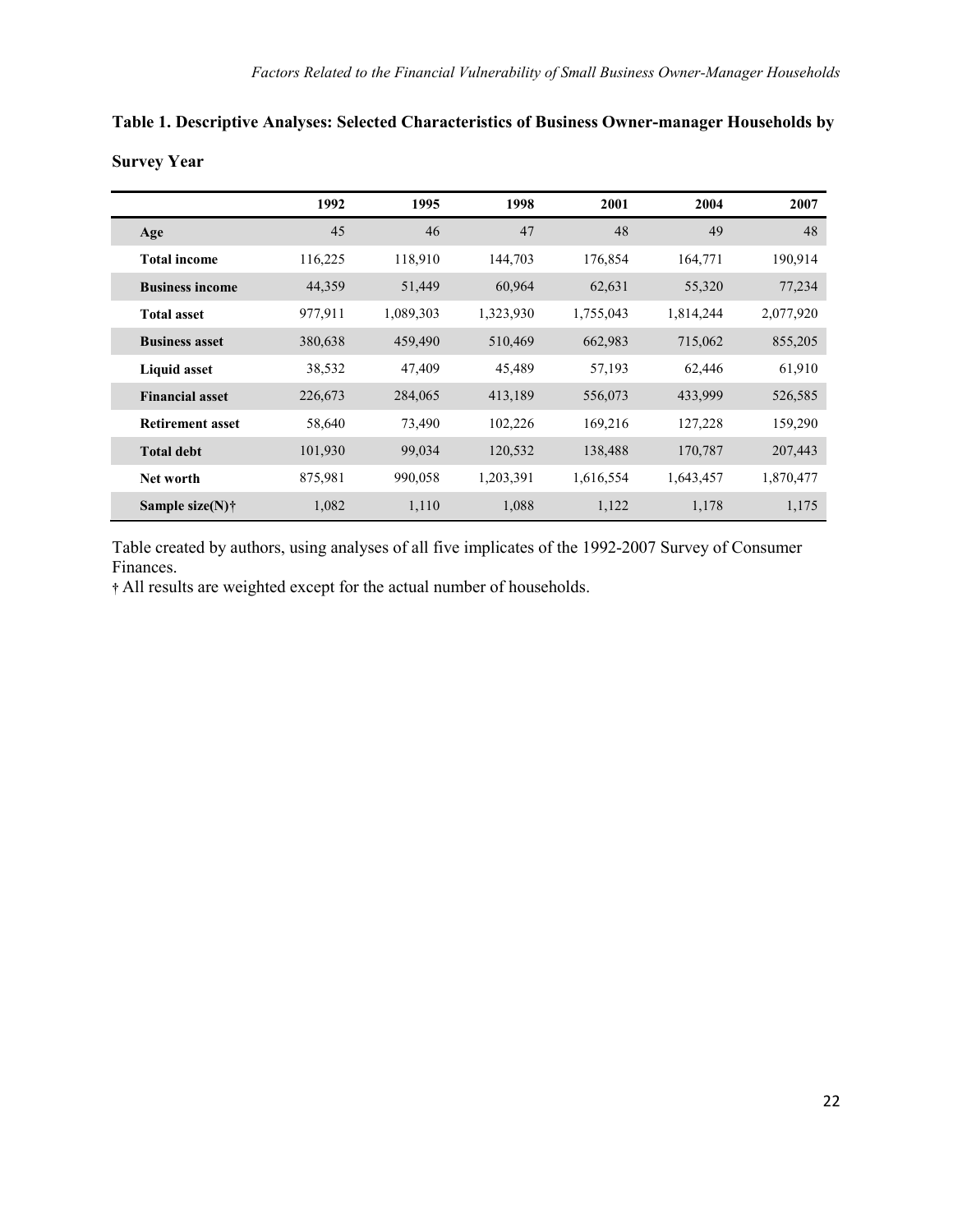|                             | <b>Business assets/Total household assets</b> | <b>Business income/Total household income</b> |
|-----------------------------|-----------------------------------------------|-----------------------------------------------|
| 10 <sup>th</sup> Percentile | 0.0000                                        | 0.0000                                        |
| $25th$ Percentile           | 0.0355                                        | 0.0000                                        |
| Median                      | 0.1906                                        | 0.0971                                        |
| 75 <sup>th</sup> Percentile | 0.4588                                        | 0.5691                                        |
| 90 <sup>th</sup> Percentile | 0.7112                                        | 1.0000                                        |
| Mean                        | 0.2743                                        | 0.3003                                        |

# Table 2. Sample Distributions: Vulnerability Ratios

Note: Values of the ratios greater than 1.0 were recoded to 1.0, and values less than 0.0 were recoded to 0.0.

Table created by authors, using weighted analyses of all five implicates of the 1992-2007 Survey of Consumer Finances.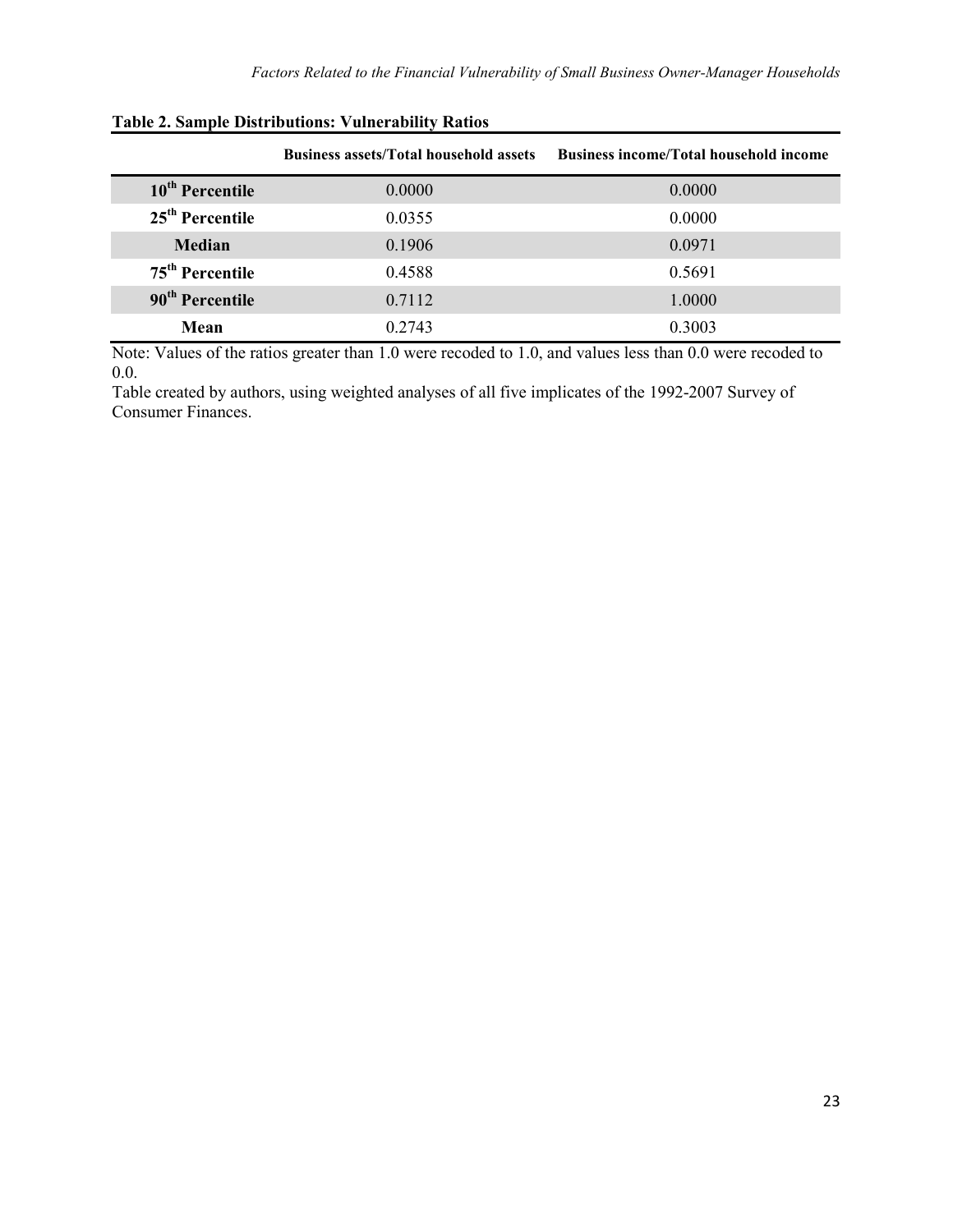|                                                                                             |        | <b>Business asset/Total asset</b> |        | <b>Business income/Total income</b> |  |  |
|---------------------------------------------------------------------------------------------|--------|-----------------------------------|--------|-------------------------------------|--|--|
|                                                                                             | Mean   | p-value*                          | Mean   | p-value*                            |  |  |
| Survey year (Year 1992)                                                                     |        |                                   |        |                                     |  |  |
| <b>Year 1992</b>                                                                            | 0.2918 |                                   | 0.2812 |                                     |  |  |
| <b>Year 1995</b>                                                                            | 0.2739 | 0.0275                            | 0.2886 | 0.2640                              |  |  |
| <b>Year 1998</b>                                                                            | 0.2781 | 0.0320                            | 0.2930 | 0.0845                              |  |  |
| <b>Year 2001</b>                                                                            | 0.2760 | 0.0086                            | 0.2610 | 0.0067                              |  |  |
| <b>Year 2004</b>                                                                            | 0.2674 | < 0001                            | 0.2804 | 0.9993                              |  |  |
| <b>Year 2007</b>                                                                            | 0.2594 | < 0001                            | 0.3989 | < 0.001                             |  |  |
| Age of respondent (<30)                                                                     |        |                                   |        |                                     |  |  |
| $<$ 30                                                                                      | 0.3132 | < 0.001                           | 0.1992 | < 0001                              |  |  |
| 30-39                                                                                       | 0.2935 | < 0001                            | 0.2777 | < 0001                              |  |  |
| 40-49                                                                                       | 0.2709 | < 0.001                           | 0.3200 | < 0.001                             |  |  |
| 50-59                                                                                       | 0.2530 | < 0.001                           | 0.3180 | < 0.001                             |  |  |
| $60 - 69$                                                                                   | 0.2570 | < 0001                            | 0.2933 | < 0001                              |  |  |
| $>69$                                                                                       | 0.2945 | < 0001                            | 0.3699 | < 0001                              |  |  |
| Racial/ethnic Status(White)                                                                 |        |                                   |        |                                     |  |  |
| White                                                                                       | 0.2741 |                                   | 0.3029 |                                     |  |  |
| <b>Black</b>                                                                                | 0.2462 | < 0.001                           | 0.2395 | < 0001                              |  |  |
| Hispanic                                                                                    | 0.3252 | < 0001                            | 0.3130 | 0.4498                              |  |  |
| Other                                                                                       | 0.2659 | 0.0123                            | 0.3066 | 0.7151                              |  |  |
| <b>Marital status(Married)</b>                                                              |        |                                   |        |                                     |  |  |
| Married                                                                                     | 0.2666 |                                   | 0.2863 |                                     |  |  |
| Partner                                                                                     | 0.2963 | < 0.001                           | 0.2355 | < 0.001                             |  |  |
| Single(M)                                                                                   | 0.3301 | < 0001                            | 0.3507 | < 0001                              |  |  |
| Single(F)                                                                                   | 0.2493 | 0.0123                            | 0.3996 | < 0001                              |  |  |
| Respondent's education( <high school)<="" th=""><th></th><th></th><th></th><th></th></high> |        |                                   |        |                                     |  |  |
| <high degree<="" school="" th=""><th>0.3159</th><th></th><th>0.3744</th><th></th></high>    | 0.3159 |                                   | 0.3744 |                                     |  |  |
| <b>High school degree</b>                                                                   | 0.3083 | 0.4332                            | 0.3109 | < 0001                              |  |  |
| Some college                                                                                | 0.2932 | 0.0466                            | 0.3022 | < 0001                              |  |  |
| <b>Bachelor's Degree and above</b>                                                          | 0.2385 | < 0001                            | 0.2812 | < 0001                              |  |  |
| Subjective risk tolerance(No risk)                                                          |        |                                   |        |                                     |  |  |
| No risk                                                                                     | 0.2963 |                                   | 0.3287 |                                     |  |  |
| Average                                                                                     | 0.2628 | < 0.001                           | 0.2910 | < 0001                              |  |  |
| Above average                                                                               | 0.2606 | < 0001                            | 0.2837 | < 0001                              |  |  |
| Substantial                                                                                 | 0.3392 | < .0001                           | 0.3332 | 0.6153                              |  |  |

## Table 3. Means Tests: Vulnerability Ratios by Independent Variables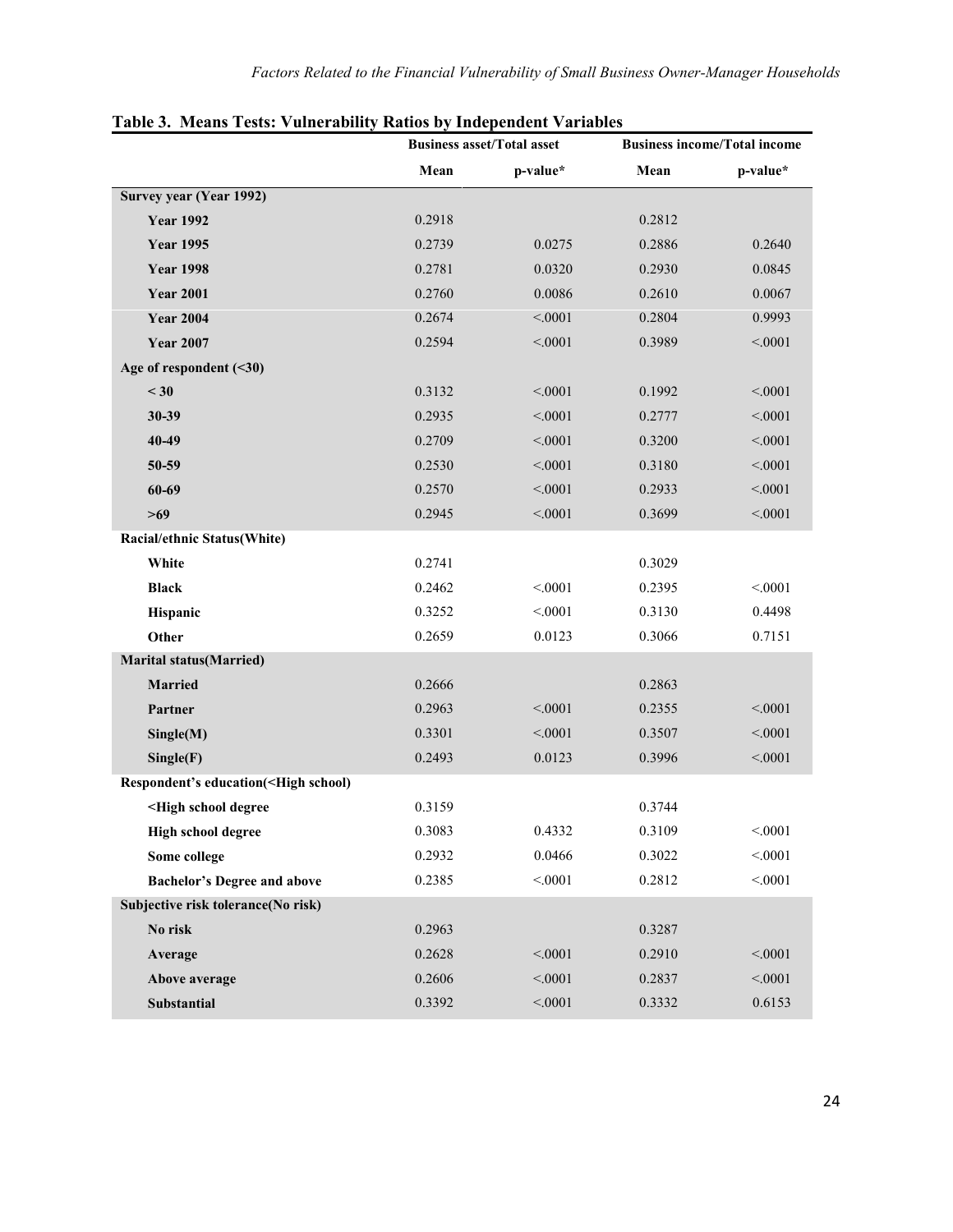|                                        |        | <b>Business asset/Total asset</b> | <b>Business income/Total income</b> |          |  |
|----------------------------------------|--------|-----------------------------------|-------------------------------------|----------|--|
|                                        | Mean   | p-value*                          | Mean                                | p-value* |  |
| Homeownership(Non home owners)         |        |                                   |                                     |          |  |
| Non home owners                        | 0.3987 |                                   | 0.2785                              |          |  |
| <b>Home owners</b>                     | 0.2516 | < 0.001                           | 0.3043                              | < 0.001  |  |
| <b>Expect inheritance</b> (Not expect) |        |                                   |                                     |          |  |
| Not expect inheritance                 | 0.2797 |                                   | 0.2944                              |          |  |
| <b>Expect inheritance</b>              | 0.2545 | < 0.001                           | 0.3223                              | < 0.001  |  |

\* The reference category used in each means test is indicated in parentheses. Significance test is for mean difference from reference category for each variable. RII procedure used to account for implicates structure of SCF datasets. Analysis by authors of 1992, 1995, 1998, 2001, 2004, and 2007 SCF datasets.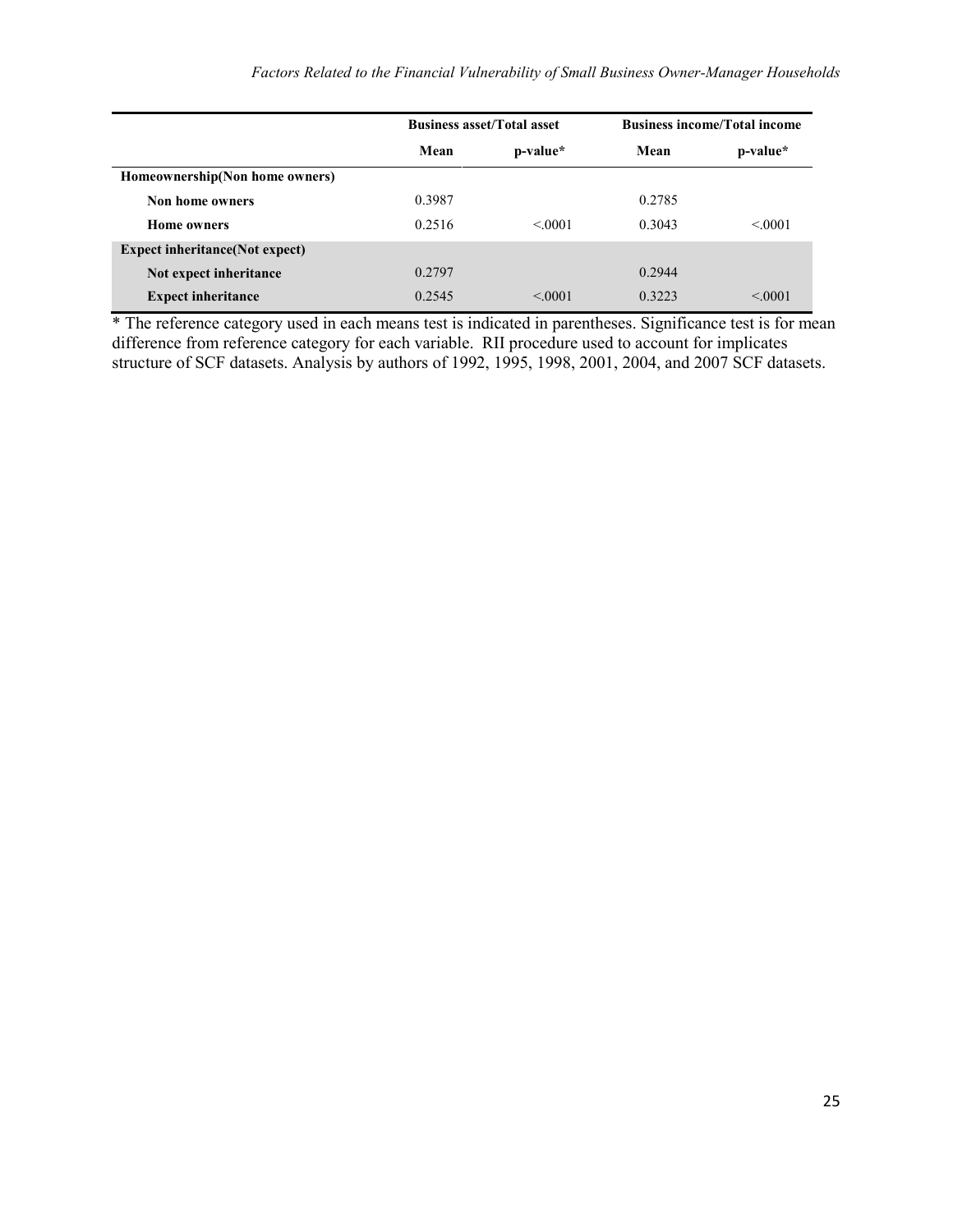|                                                                                                               | <b>Business assets/Total household</b><br>assets |        |          | <b>Business income/Total household</b><br>income |        |          |
|---------------------------------------------------------------------------------------------------------------|--------------------------------------------------|--------|----------|--------------------------------------------------|--------|----------|
|                                                                                                               | Coefficient                                      | s.e.   | p-value* | Coefficient                                      | s.e.   | p-value* |
| Intercept                                                                                                     | 0.3154                                           | 0.0538 | < 0001   | $-0.1296$                                        | 0.0737 | 0.0787   |
| Survey year(1992)                                                                                             |                                                  |        |          |                                                  |        |          |
| <b>Year 1995</b>                                                                                              | 0.0115                                           | 0.0133 | 0.3893   | $-0.0276$                                        | 0.0175 | 0.1158   |
| <b>Year 1998</b>                                                                                              | 0.0098                                           | 0.0127 | 0.4415   | $-0.0115$                                        | 0.0173 | 0.5085   |
| <b>Year 2001</b>                                                                                              | 0.0022                                           | 0.0140 | 0.8774   | $-0.0397$                                        | 0.0176 | 0.0240   |
| <b>Year 2004</b>                                                                                              | 0.0081                                           | 0.0132 | 0.5396   | 0.0023                                           | 0.0172 | 0.8913   |
| <b>Year 2007</b>                                                                                              | $-0.0083$                                        | 0.0131 | 0.5277   | 0.0472                                           | 0.0173 | 0.0064   |
| Respondent's age                                                                                              | 0.0032                                           | 0.0020 | 0.1110   | 0.0192                                           | 0.0027 | < 0.001  |
| Respondent's age-squared                                                                                      | $-0.00003$                                       | 0.1868 | 0.1457   | $-0.0002$                                        | 0.2514 | < 0001   |
| <b>Racial/ethnic Status(White)</b>                                                                            |                                                  |        |          |                                                  |        |          |
| <b>Black</b>                                                                                                  | $-0.0410$                                        | 0.0240 | 0.0872   | $-0.1174$                                        | 0.0336 | 0.0005   |
| <b>Hispanic</b>                                                                                               | $-0.0087$                                        | 0.0245 | 0.7233   | $-0.0349$                                        | 0.0330 | 0.2903   |
| Other                                                                                                         | $-0.0061$                                        | 0.0196 | 0.7541   | 0.0163                                           | 0.0255 | 0.5241   |
| <b>Marital status(Married)</b>                                                                                |                                                  |        |          |                                                  |        |          |
| Partner                                                                                                       | $-0.0073$                                        | 0.0196 | 0.7096   | $-0.0276$                                        | 0.0263 | 0.2950   |
| Single(M)                                                                                                     | 0.0098                                           | 0.0129 | 0.4498   | 0.0819                                           | 0.0179 | < 0001   |
| Single(F)                                                                                                     | $-0.0492$                                        | 0.0173 | 0.0044   | 0.0586                                           | 0.0237 | 0.0136   |
| Have a child<19                                                                                               | 0.0073                                           | 0.0085 | 0.3893   | 0.0139                                           | 0.0117 | 0.2348   |
| Respondent's education( <high school)<="" th=""><th></th><th></th><th></th><th></th><th></th><th></th></high> |                                                  |        |          |                                                  |        |          |
| <b>High school degree</b>                                                                                     | 0.0328                                           | 0.0194 | 0.0911   | $-0.0598$                                        | 0.0278 | 0.0317   |
| Some college                                                                                                  | 0.0136                                           | 0.0206 | 0.5075   | $-0.0651$                                        | 0.0287 | 0.0236   |
| <b>Bachelor's Degree and above</b>                                                                            | $-0.0113$                                        | 0.0190 | 0.5530   | $-0.0575$                                        | 0.0276 | 0.0375   |
| Subjective risk tolerance (No risk)                                                                           |                                                  |        |          |                                                  |        |          |
| Average                                                                                                       | $-0.0025$                                        | 0.0114 | 0.8293   | $-0.0038$                                        | 0.0164 | 0.8160   |
| Above average                                                                                                 | 0.0212                                           | 0.0124 | 0.0877   | 0.0105                                           | 0.0177 | 0.5554   |
| <b>Substantial</b>                                                                                            | 0.0938                                           | 0.0160 | < 0001   | 0.0635                                           | 0.0229 | 0.0056   |
| Homeownership                                                                                                 | $-0.0757$                                        | 0.0139 | < 0001   | 0.0456                                           | 0.0198 | 0.0214   |
| <b>Expect inheritance</b>                                                                                     | $-0.0231$                                        | 0.0096 | 0.0159   | 0.0132                                           | 0.0125 | 0.2915   |

\* The reference category is indicated in parentheses. Significance test is for whether coefficient different from reference category for each variable. Significance level and standard error based on RII technique Analysis by authors of 1992, 1995, 1998, 2001, 2004, and 2007 SCF datasets.